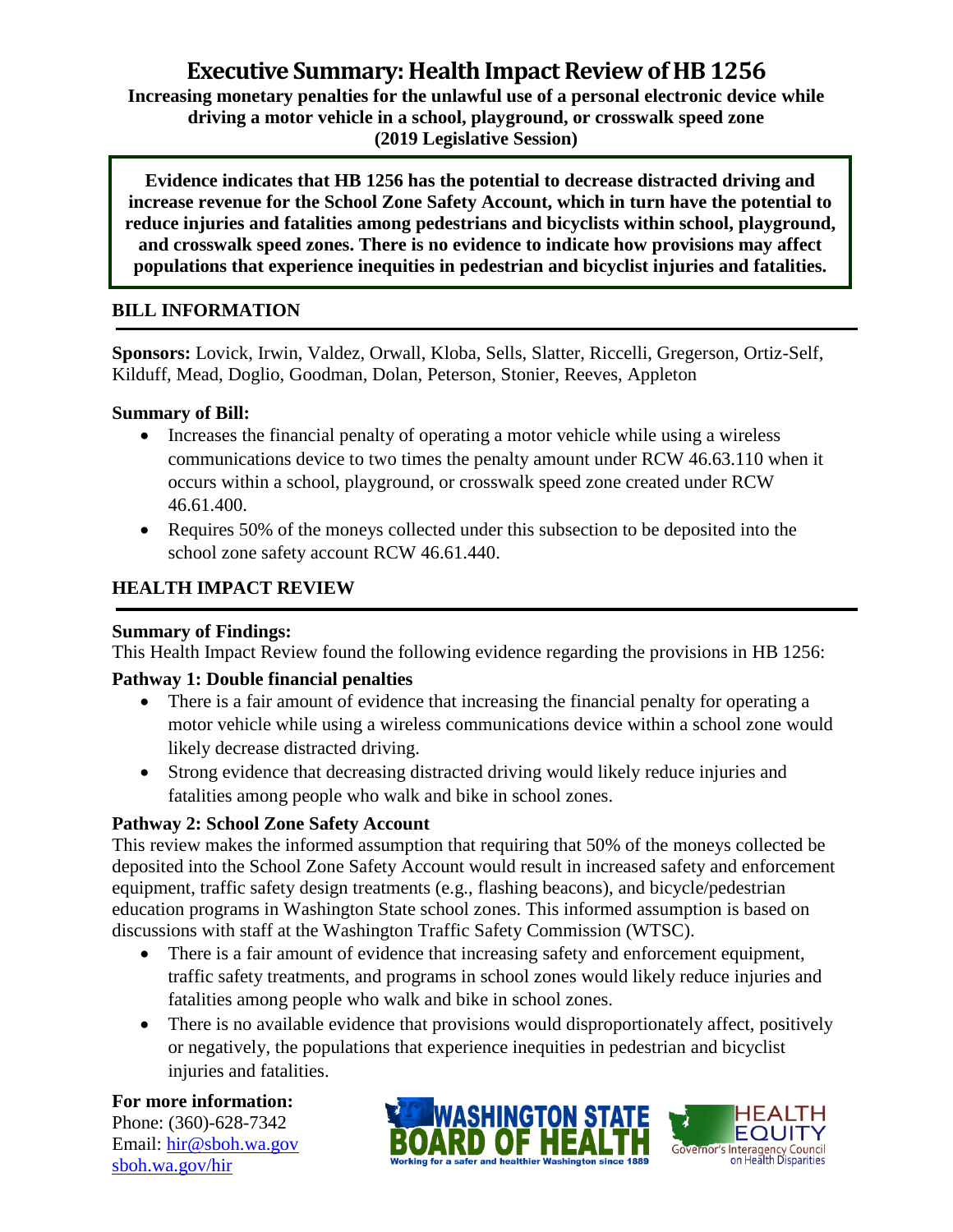# **Health Impact Review of HB1256**

**Increasing monetary penalties for the unlawful use of a personal electronic device while driving a motor vehicle in a school, playground, or crosswalk speed zone (2019 Legislative Session)**

January 28, 2019

**Staff contact:** Caitlin Lang-Perez Phone: (360) 628-7342 Email: [caitlin.lang@sboh.wa.gov](mailto:caitlin.lang@sboh.wa.gov)



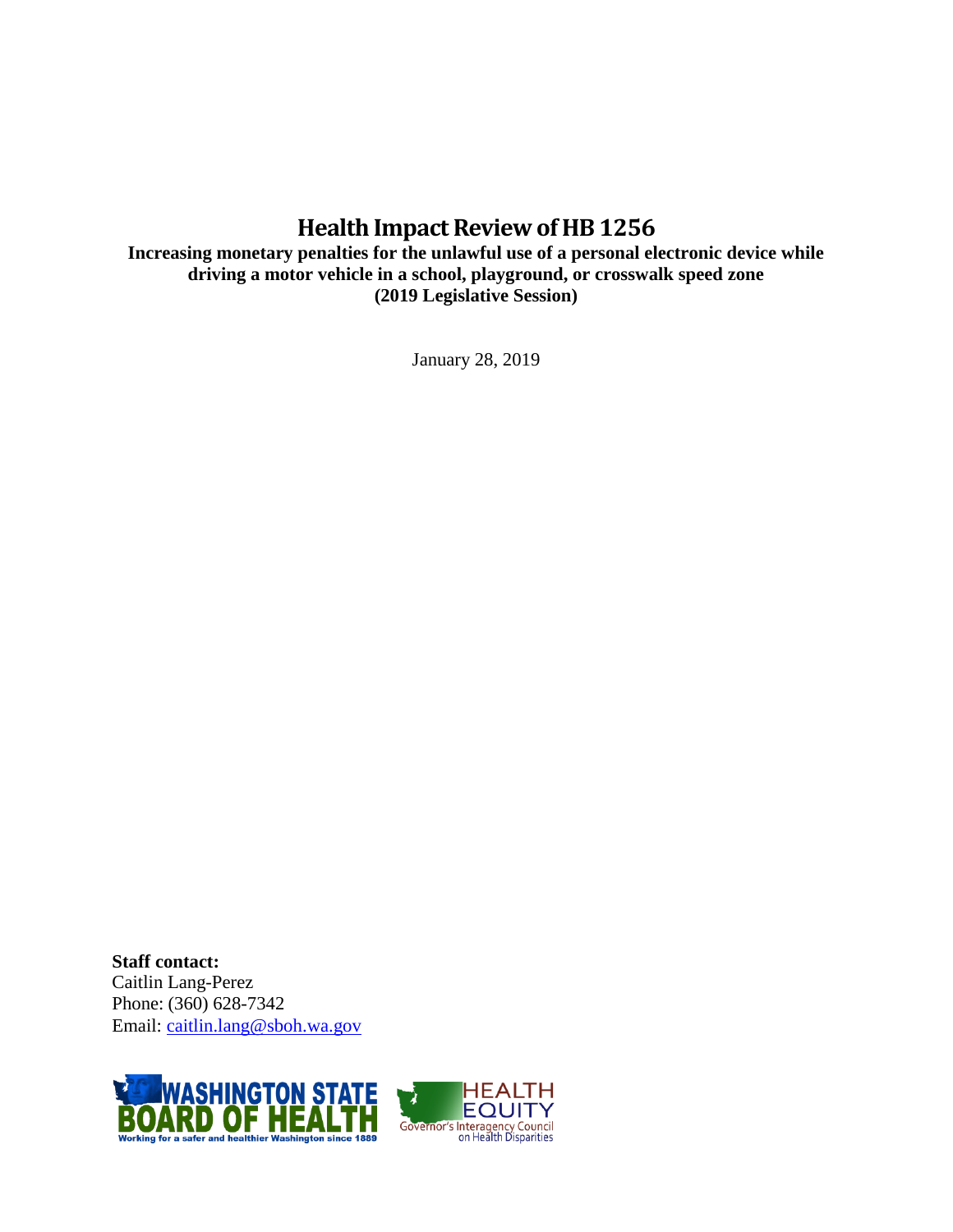# **Acknowledgements**

We would like to thank the key informants who provided consultation and technical support during this Health Impact Review.

# **Contents**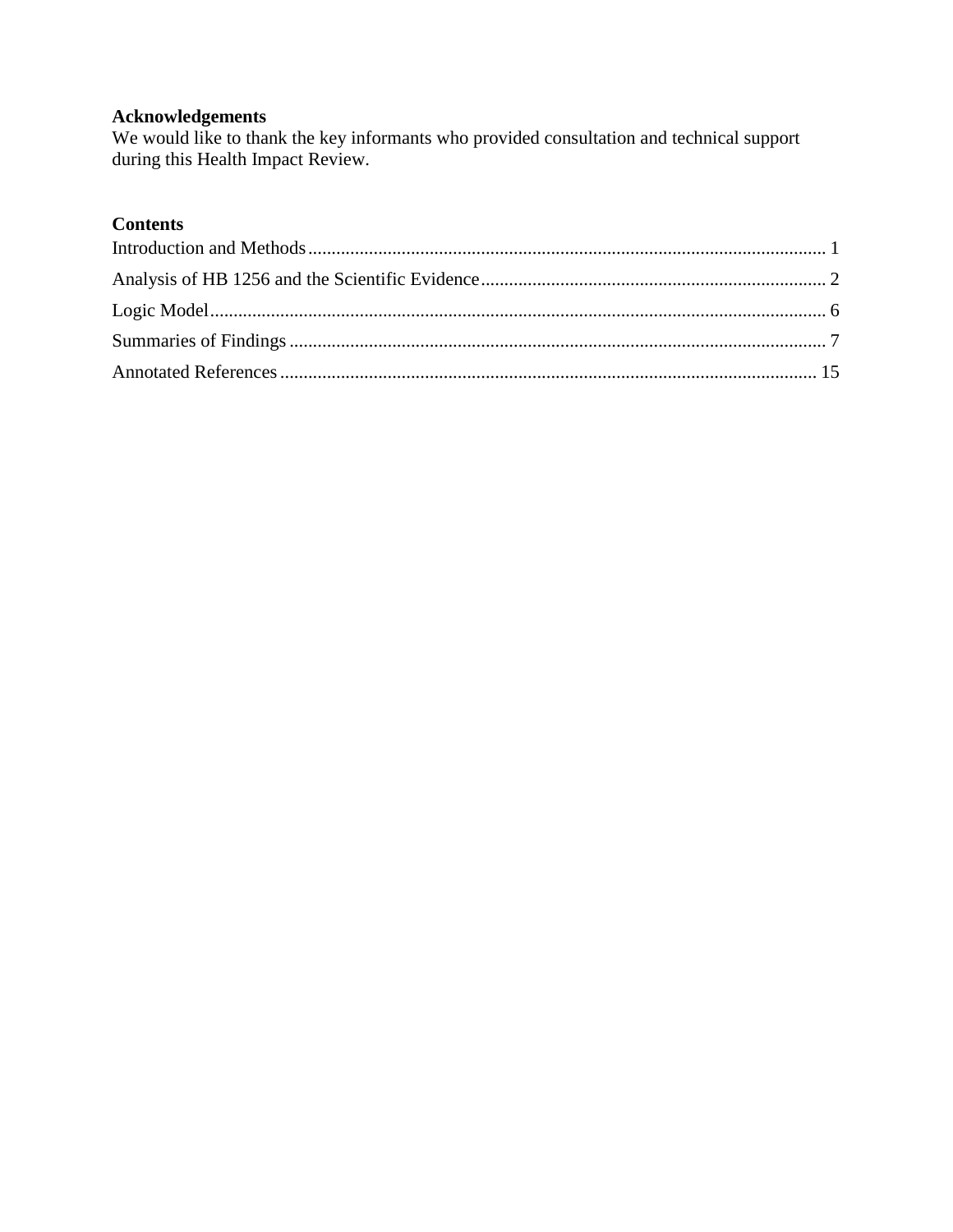## **Introduction and Methods**

<span id="page-3-0"></span>A Health Impact Review is an analysis of how a proposed legislative or budgetary change will likely impact health and health disparities in Washington State [\(RCW 43.20.285\)](http://apps.leg.wa.gov/rcw/default.aspx?cite=43.20.285). For the purpose of this review 'health disparities' have been defined as the differences in disease, death, and other adverse health conditions that exist between populations [\(RCW 43.20.270\)](http://apps.leg.wa.gov/rcw/default.aspx?cite=43.20.270). This document provides summaries of the evidence analyzed by State Board of Health staff during the Health Impact Review of House Bill 1256 [\(HB 1256\)](https://app.leg.wa.gov/billsummary?BillNumber=1256&Year=2019).

Staff analyzed the content of HB 1256 and created a logic model depicting possible pathways leading from the provisions of the bill to health outcomes. We consulted with experts and contacted key informants about the provisions and potential impacts of the bill. We conducted an objective review of published literature for each pathway using databases including PubMed, Google Scholar, and University of Washington Libraries. More information about key informants and detailed methods are available upon request.

The following pages provide a detailed analysis of the bill including the logic model, summaries of evidence, and annotated references. The logic model is presented both in text and through a flowchart (Figure 1). The logic model includes information on the strength-of-evidence for each relationship. The strength-of-evidence has been defined using the following criteria:

- Not well researched: the review of literature yielded few if any studies or only yielded studies that were poorly designed or executed or had high risk of bias.
- **A fair amount of evidence:** the review of literature yielded several studies supporting the association, but a large body of evidence was not established; or the review yielded a large body of evidence but findings were inconsistent with only a slightly larger percentage of the studies supporting the association; or the research did not incorporate the most robust study designs or execution or had a higher than average risk of bias.
- **Strong evidence:** the review of literature yielded a large body of evidence on the relationship (a vast majority of which supported the association) but the body of evidence did contain some contradictory findings or studies that did not incorporate the most robust study designs or execution or had a higher than average risk of bias; or there were too few studies to reach the rigor of "very strong evidence;" or some combination of these.
- Very strong evidence: the review of literature yielded a very large body of robust evidence supporting the association with few if any contradictory findings. The evidence indicates that the scientific community largely accepts the existence of the association.

This review was subject to time constraints, which influenced the scope of work for this review. The annotated references are only a representation of the evidence and provide examples of current research. In some cases only a few review articles or meta-analyses are referenced. One article may cite or provide analysis of dozens of other articles. Therefore the number of references included in the bibliography does not necessarily reflect the strength-of-evidence. In addition, some articles provide evidence for more than one research question, so are referenced multiple times.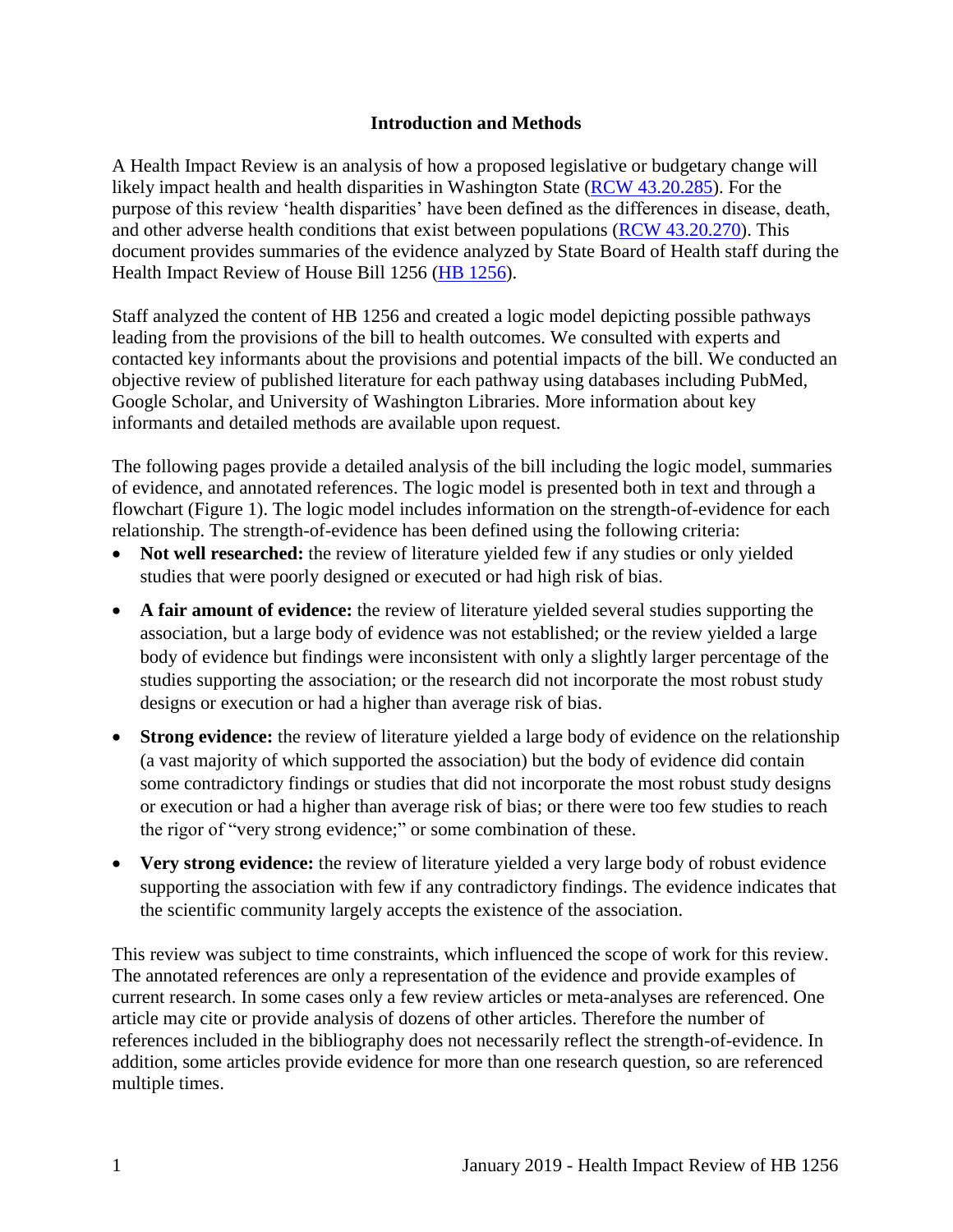## **Analysis of HB 1256 and the Scientific Evidence**

## <span id="page-4-0"></span>**Summary of relevant background information**

- In 2017, the Washington State Legislature modified the infraction of and penalties for distracted driving [\(Chapter 224, Laws of 2017\)](http://lawfilesext.leg.wa.gov/biennium/2017-18/Pdf/Bills/Session%20Laws/Senate/5289-S.SL.pdf).
	- o Effective July 23, 2017, "a person who uses a personal electronic device while driving a motor vehicle on a public highway is guilty of a traffic infraction. The first violation of the infraction carries a base penalty of \$48 and a total penalty of \$136. Second and subsequent violations of this infraction double the base penalty to \$96, resulting in a total penalty of approximately \$235."<sup>1</sup>
	- o Uses is defined as "holding a personal electronic device in either hand; using your hand or finger to compose, send, read, view, access, browse, transmit, save, or retrieve email, text messages, instant messages, photographs, or other electronic data; and watching video on a personal electronic device."<sup>1</sup> The minimal use of a finger to activate, deactivate, or initiate a function of a device is not precluded.<sup>1</sup>
	- o The state law supersedes local laws regulating the use of wireless devices in motor vehicles.<sup>1</sup>
- Funds deposited into the School Zone Safety (SZS) Account may be used only by the Washington Traffic Safety Commission (WTSC) "solely to fund projects in local communities to improve school zone safety, pupil transportation safety, and student safety in school bus loading and unloading areas."<sup>2</sup>
	- o The SZS Account finances the WTSC small law enforcement grants, school zone crossing guard grants, and School Walk Improvement Program.
	- o During the 2017-2019 biennium, WTSC allocated \$80,000 to law enforcement grants, \$45,000 to school zone crossing guard grants, and \$500,000 to fund ten projects through the School Walk Improvement Program.<sup>3</sup>

#### **Summary of HB 1256**

- Increases the financial penalty of operating a motor vehicle while using a wireless communications device to two times the penalty amount under RCW 46.63.110 when it occurs within a school, playground, or crosswalk speed zone created under RCW 46.61.400.
- Requires 50% of the moneys collected under this subsection to be deposited into the school zone safety account created under RCW 46.61.440.

## **Health impact of HB 1256**

Evidence indicates that HB 1256 has the potential to decrease distracted driving and increase revenue for the School Zone Safety Account, which in turn have the potential to reduce injuries and fatalities among pedestrians and bicyclists within school, playground, and crosswalk speed zones. There is no evidence to indicate how provisions may affect populations that experience inequities in pedestrian and bicyclist injuries and fatalities.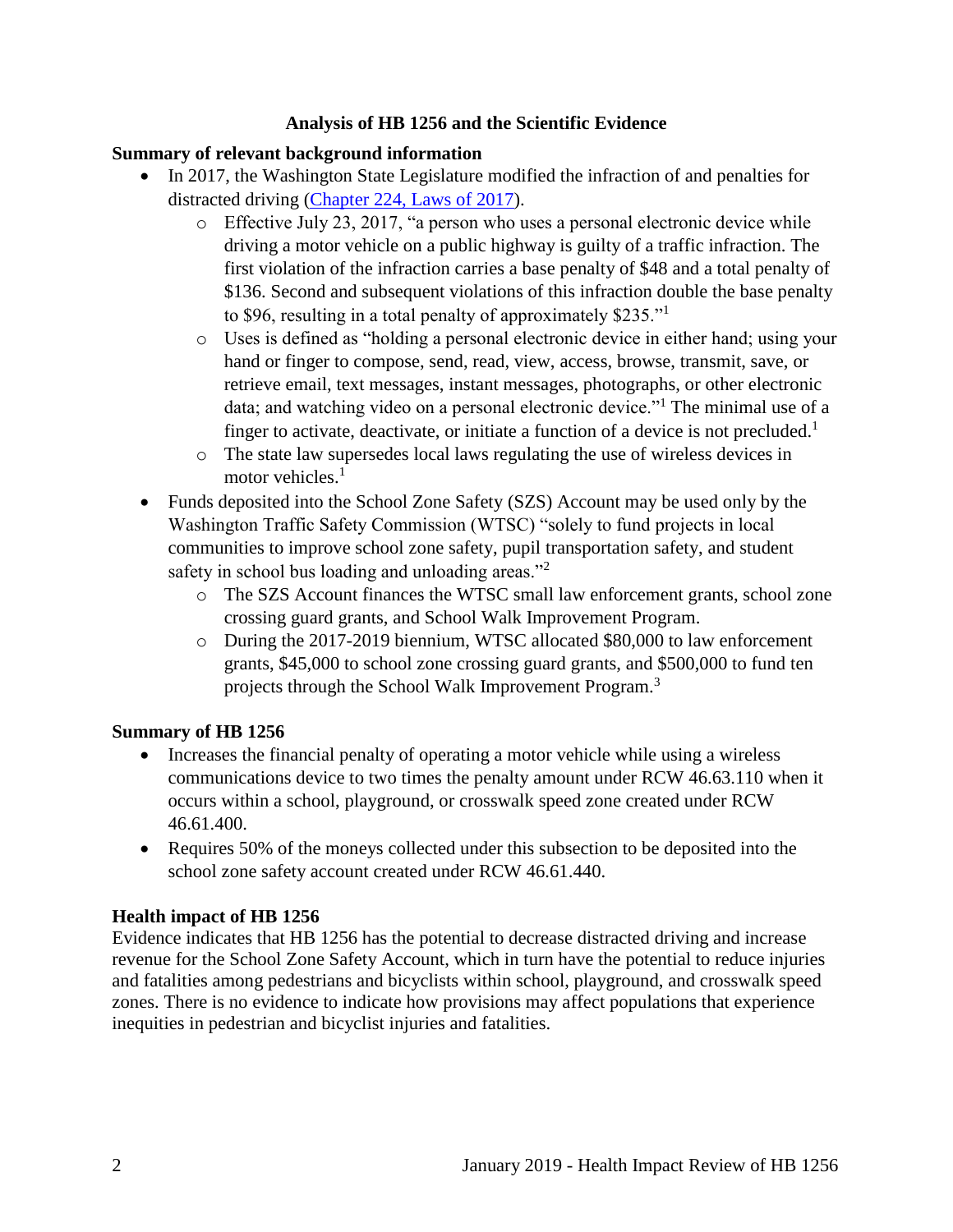#### **Pathway to health impacts**

The potential pathways leading from the provisions of HB 1256 to decreased health disparities are depicted in Figure 1.

## *Pathway 1: Double financial penalties*

There is a fair amount of evidence that increasing the financial penalty for operating a motor vehicle while using a wireless communications device within a school zone would likely decrease distracted driving.<sup>4-7</sup> Strong evidence that decreasing distracted driving would likely reduce injuries and fatalities among people who walk and bike in school zones. $8-18$ 

### *Pathway 2: School Zone Safety Account*

This review makes the informed assumption that requiring that 50% of the moneys collected be deposited into the School Zone Safety Account would result in increased safety and enforcement equipment, traffic safety design treatments (e.g., flashing beacons), and bicycle/pedestrian education programs in Washington State school zones.<sup>[3](#page-21-0)[,17](#page-26-0)[,19](#page-26-1)[,20](#page-26-2)</sup> This informed assumption is based on discussions with staff at the Washington Traffic Safety Commission (WTSC). There is a fair amount of evidence that increasing safety and enforcement equipment, traffic safety treatments, and programs in school zones would likely reduce injuries and fatalities among people who walk and bike in school zones. $17,19,21-24$  $17,19,21-24$  $17,19,21-24$ 

Finally, there is no available evidence that the provisions in HB 1256 would disproportionately affect, positively or negatively, the populations that experience inequities in pedestrian and bicyclist injuries and fatalities.

Due to time limitations, we only researched the most direct connections between the provisions of the bill and decreased health inequities and did not explore the evidence for all possible pathways.

## **Magnitude of impact**

Analysts could not identify data on injuries and fatalities in school zones due to distracted driving. However, this section provides data on: distracted driving citations overall; collisions, including those with injuries and fatalities due to distracted driving; information on pedestrian/bicycle fatalities in Washington; and data on how children in Washington travel to school.

The Washington State Administrative Office of the Courts' (AOC) data warehouse does not have a useful category for violation location (AOC, personal communication, January 2019). Therefore, analysts were unable to determine how many citations have been issued to drivers for using a personal electronic device while driving in a school zone. Table 1, presents the number of citations law enforcement officers have issued to drivers for using a personal electronic device while driving (RCWs 46.20.075.4, 46.61.672.1, and 46.61.672.4) since modifications to the infraction of and penalties for distracted driving took effect (AOC, personal communication, January 2019). From July 23, 2017 (effective date) through early January 2019 (data requested), law enforcement officers have cited 28 people with intermediate licenses using a wireless device and 40,517 people for using a personal electronic device while driving (AOC, personal communication, January 2019). It is likely that these numbers underestimate the number of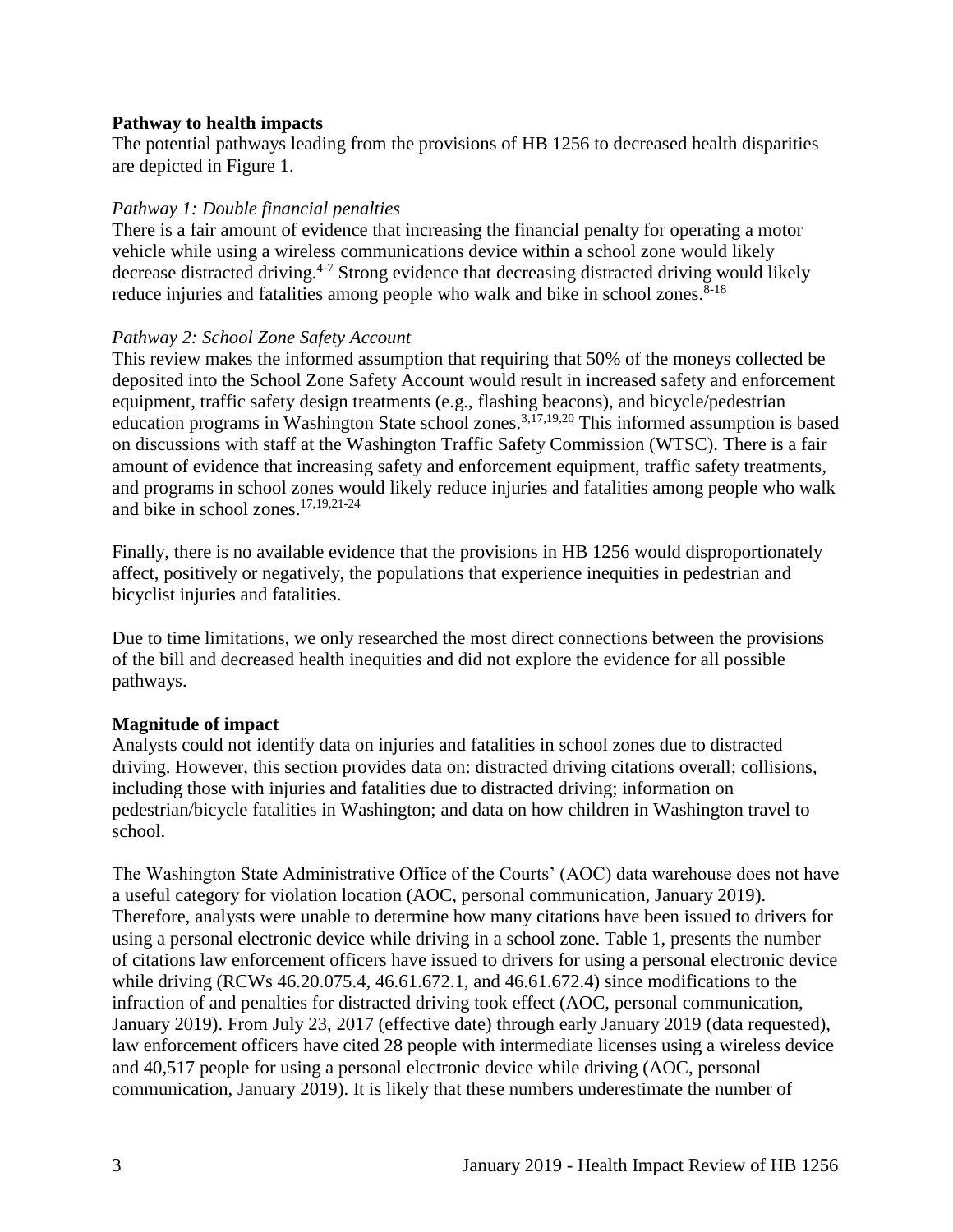people stopped by law enforcement officers for driving while using a device as the first few months of implementation likely included officers educating drivers about the new law.

| <b>Statute</b> | RCW 46.20.075.4                             | RCW 46.61.672.1                             | RCW 46.61.672.4                        |              |  |  |  |
|----------------|---------------------------------------------|---------------------------------------------|----------------------------------------|--------------|--|--|--|
| Infraction     | Intermediate license<br>use wireless device | Personal electronic<br>device while driving | 2 <sup>nd</sup> /subsequent<br>offense | <b>TOTAL</b> |  |  |  |
|                | (number of citations)                       | (number of citations)                       | (number of citations)                  |              |  |  |  |
| $2017*$        | 11                                          | 5,278                                       |                                        | 5,296        |  |  |  |
| 2018           | 15                                          | 33,790                                      | 98                                     | 33,903       |  |  |  |
| $2019**$       | 2                                           | 1,449                                       | 6                                      | 1,457        |  |  |  |
| TOTAL          | 28                                          | 40,517                                      | 111                                    | 40,656       |  |  |  |

**Table 1. Counts of citations related to driving while using a personal electronic device, 2017-2019 (Administrative Office of the Courts)**

\* The number of citations reflects those written from July 23, 2017 (when Chapter 224, Laws of 2017 took effect) through December 31, 2017.

\*\* The number of citations reflects those written and processed before the data request was filled January 24, 2019.

Data from the Washington Traffic Safety Commission (WTSC) show that in 2017 there were 12,142 collisions that were due to distracted drivers and of these, 835 were from a driver operating some form of electronic device (WTSC, personal communication, January 2019). Together, these collisions where a personal electronic device was a distraction account for 8 fatal collisions, 13 serious injury collisions, 299 minor injury collisions, 503 collisions with no injury, and 12 collisions with an unknown injury (WTSC, personal communication, January 2019). It is likely that these numbers are an underestimate of the actual impact that distracted driving has on injuries and fatalities because there is not always a standard way to report distraction on police collision reports and many drivers are reluctant to disclose that information. <sup>25</sup> However, it can be estimated that some proportion of these distracted driving accidents and the resulting injuries and fatalities may be prevented by this legislation, although the actual numbers are unknown.

Due to the limited time to complete this review, analysts were unable to identify school zone specific injury and fatality data for Washington State. Therefore, we have presented publicly available state level data generally. According to data from the Washington Fatal Accident Reporting System (FARS), a pedestrian died in a traffic-related crash every three days in Washington State in 2017.<sup>17</sup> The Cooper Jones Bicyclist Safety Advisory Council reported that 51 people died while riding bicycles on Washington State roads during the past four years, averaging more than one fatality each month.<sup>18</sup>

The Washington State Student Travel survey is a study of how children, kindergarten through 8<sup>th</sup> grade, get to and from school and possible barriers to walking, biking, or riding the bus. The Washington State Departments of Transportation (WSDOT) and Health (DOH) developed the survey with support from the Office of Superintendent of Public Instruction (OSPI). The most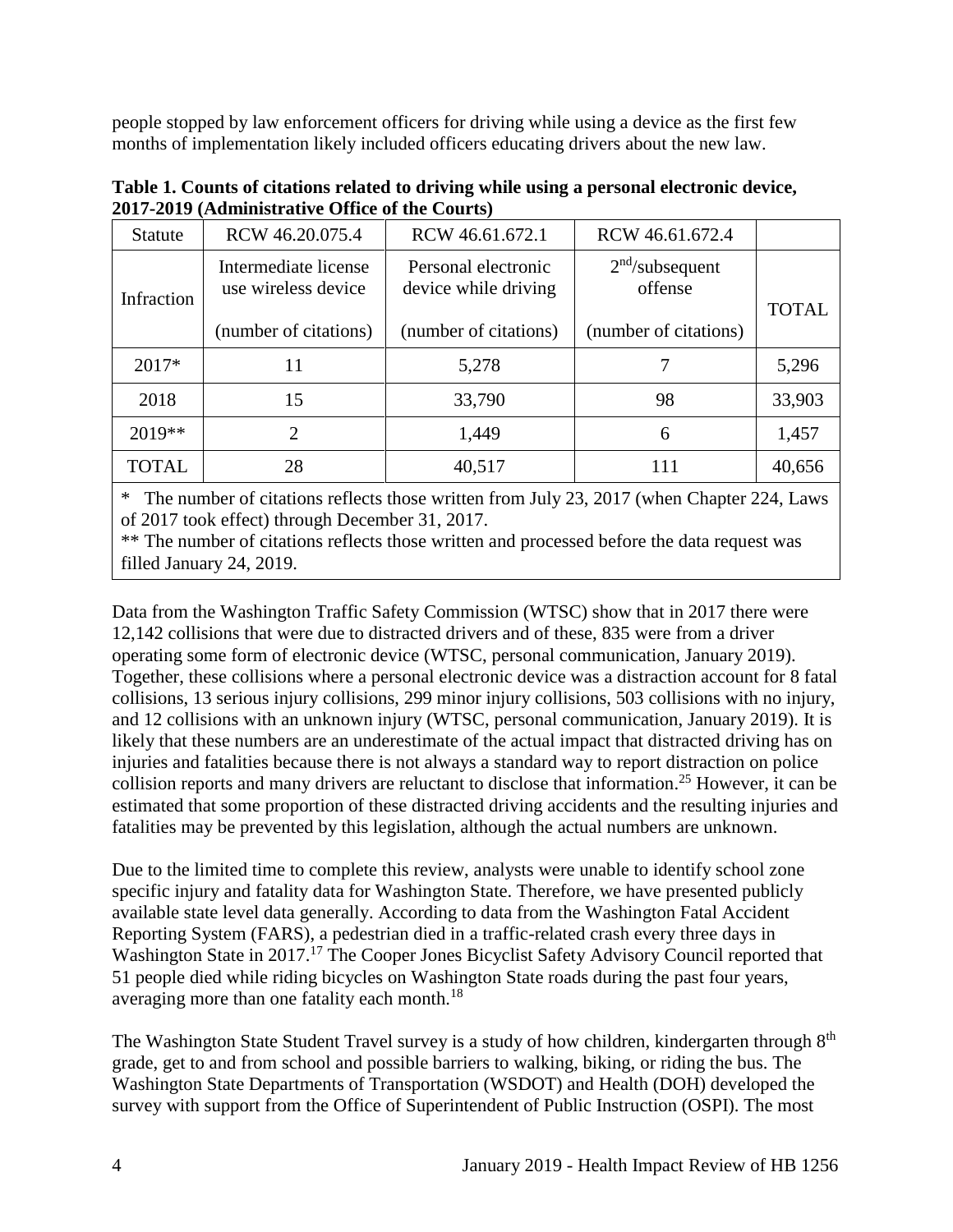recent survey, conducted in 2016, included phone interviews with over 11,000 parents and guardians of students from more than 200 schools across Washington State.<sup>17</sup> Results show that, "[b]etween 2014 and 2016, there was a significant increase in the percentage of children walking (16.4%) and biking (56%) to school."<sup>17</sup> Additionally, "[a] greater percentage of students from lower-income schools (17.4%) than from higher-income schools (14.9%) reportedly walked from home to school."<sup>17</sup> Furthermore, "[a] greater percentage of students living in urban areas  $(18.2\%)$ , compared to rural areas  $(11.2\%)$ , walked from home to school."<sup>17</sup>

While these data provide some indication of the extent to which distracted driving is being cited and the number of collisions due to distracted driving, they likely underestimate the prevalence and effects of using personal electronic devices while driving. We were not able to identify specific data about how many injuries and fatalities occur to drivers, pedestrians, and bicyclists due to distracted driving in school zones.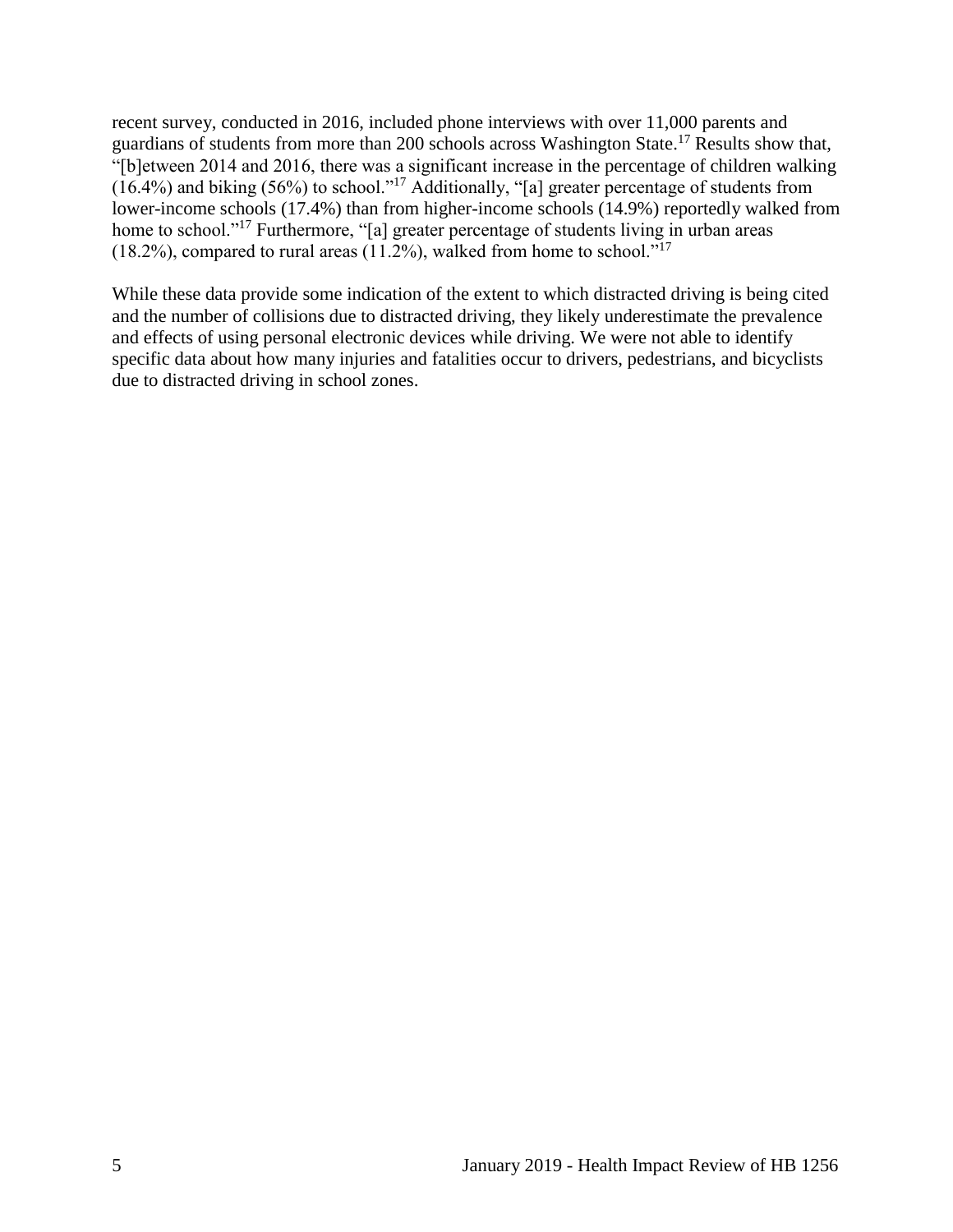### **Logic Model**

<span id="page-8-0"></span>

## **Figure 1**

**Increasing monetary penalties for the unlawful use of a personal electronic device while driving a motor vehicle in a school, playground, or crosswalk speed zone.**

**HB 1256**



6 January 2018 - Health Impact Review of HB 1256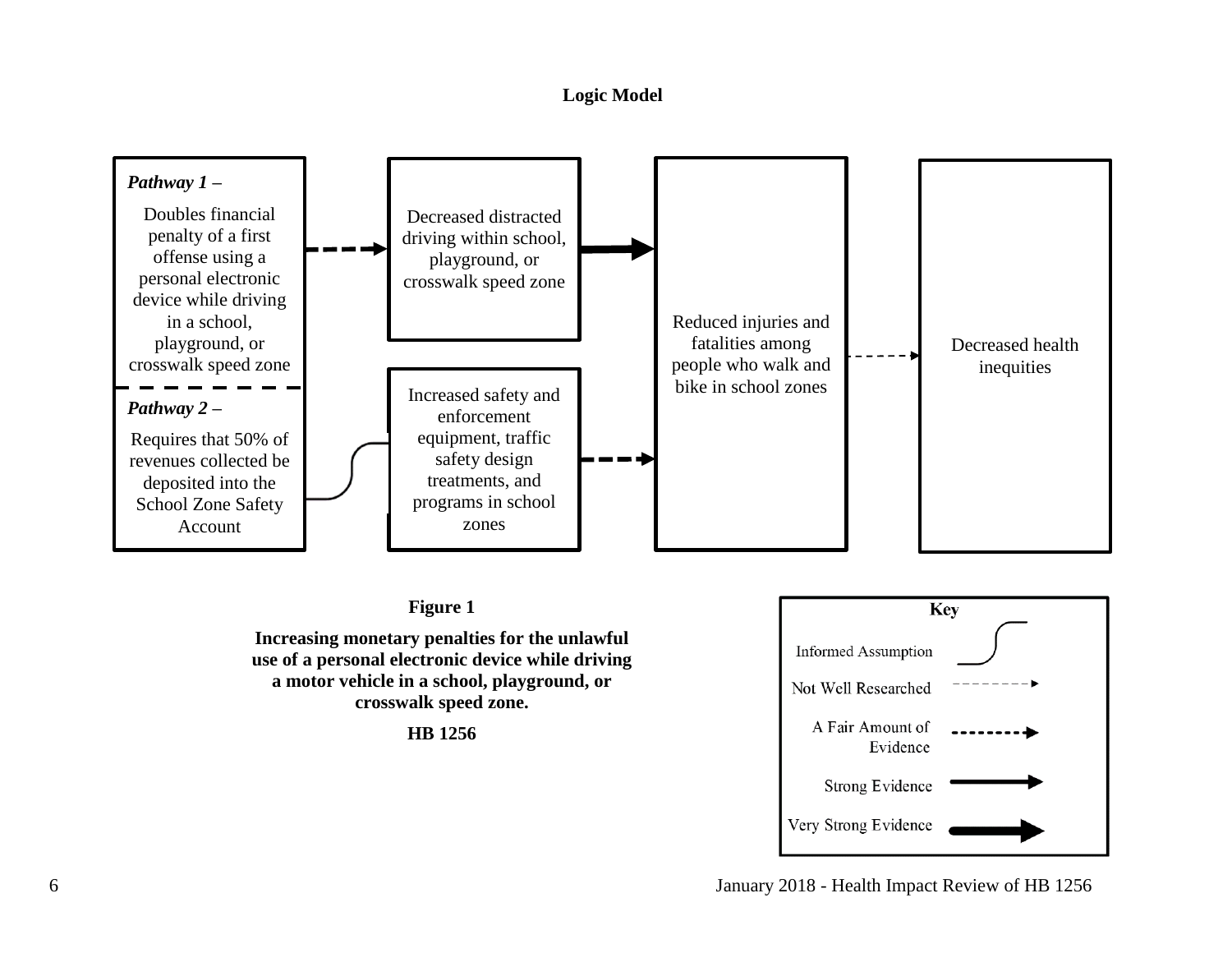### **Summaries of Findings**

### <span id="page-9-0"></span>**Pathway 1: Increasing financial penalties**

#### **Will increasing the financial penalty of using a personal electronic device while operating a motor vehicle in a school, playground, or crosswalk speed zone decrease distracted driving?**

This review did not identify specific evidence related to whether increasing the financial penalty for using an electronic device while operating a motor vehicle in a school, playground, or crosswalk speed zone would decrease distracted driving. Therefore, we broadened our search to consider how increasing financial penalties associated with other traffic violations (e.g., seat belt and speed limits) influence drivers' compliance with the law. We also considered how awareness of double fines influences drivers' decisions whether to speed in school and work zones. Analysts found that research to be reasonably generalizable to school zones, therefore, this review finds a fair amount of evidence that increasing the financial penalty for operating a motor vehicle while using a wireless communications device within a school, playground, or crosswalk speed zone would result in decreased distracted driving.

A 2016 meta-analysis evaluated the association between increases in traffic fine amounts (fixed penalties) and changes in compliance with road traffic law or the number of accidents. Authors included nine international studies that evaluated changes in compliance; seven studies examined rate of speeding, two used the rate of seat belt wearing, and 1 considered the number of tickets issued.<sup>5</sup> Analyses showed that increasing traffic fines was associated with small changes in the rate of violations, varying between studies from less than  $1-12\%$ .<sup>5</sup> This relationship was nonlinear, and resulted in a turning point for very large increases in fixed penalties. Specifically, for increases up to about 100%, violations were reduced, but larger increases yielded no reduction in violations.<sup>5</sup>

Another study examining the impact of enforcement and statutory fines on seat belt use rates from 1991-2001, found the level of the fine imposed by statute had an effect on safety belt use apart from that attributable to the enforcement provision.<sup>6</sup> Specifically, authors reported, "the fine variable is statistically significant and indicates that for every dollar a fine increases, average state seat belt use increases by 0.15 percentage points."<sup>6</sup> Which means, the average fine for a seat belt infraction of \$25 was attributed with increasing seat belt use by 3.8 percentage points compared to no fine.<sup>6</sup> Authors hypothesize that increasing the fine to at least \$50 would result in a further increase in the rate of seat belt use.

In 2002, the Oregon Department of Transportation conducted a telephone survey to assess driving behaviors, speed citation history, perceptions of speed enforcement, and awareness of laws and practices regarding double fines.<sup>[4,](#page-21-1)[7](#page-22-0)</sup> The survey also included questions about "the risk" factors that the respondent considers in deciding whether or not to speed."<sup>7</sup> Survey results from 651 adult Oregon drivers show that 65% report following the speed signs because of the cost of a traffic fine.<sup>[4,](#page-21-1)[7](#page-22-0)</sup> Furthermore, a higher percent of respondents reported obeying speed signs because of the risk of receiving a traffic citation from the police (83.1%) rather than because of the risk of causing an accident (81.1%).<sup>4</sup> Authors suggest this "may illustrate the psychological tradeoff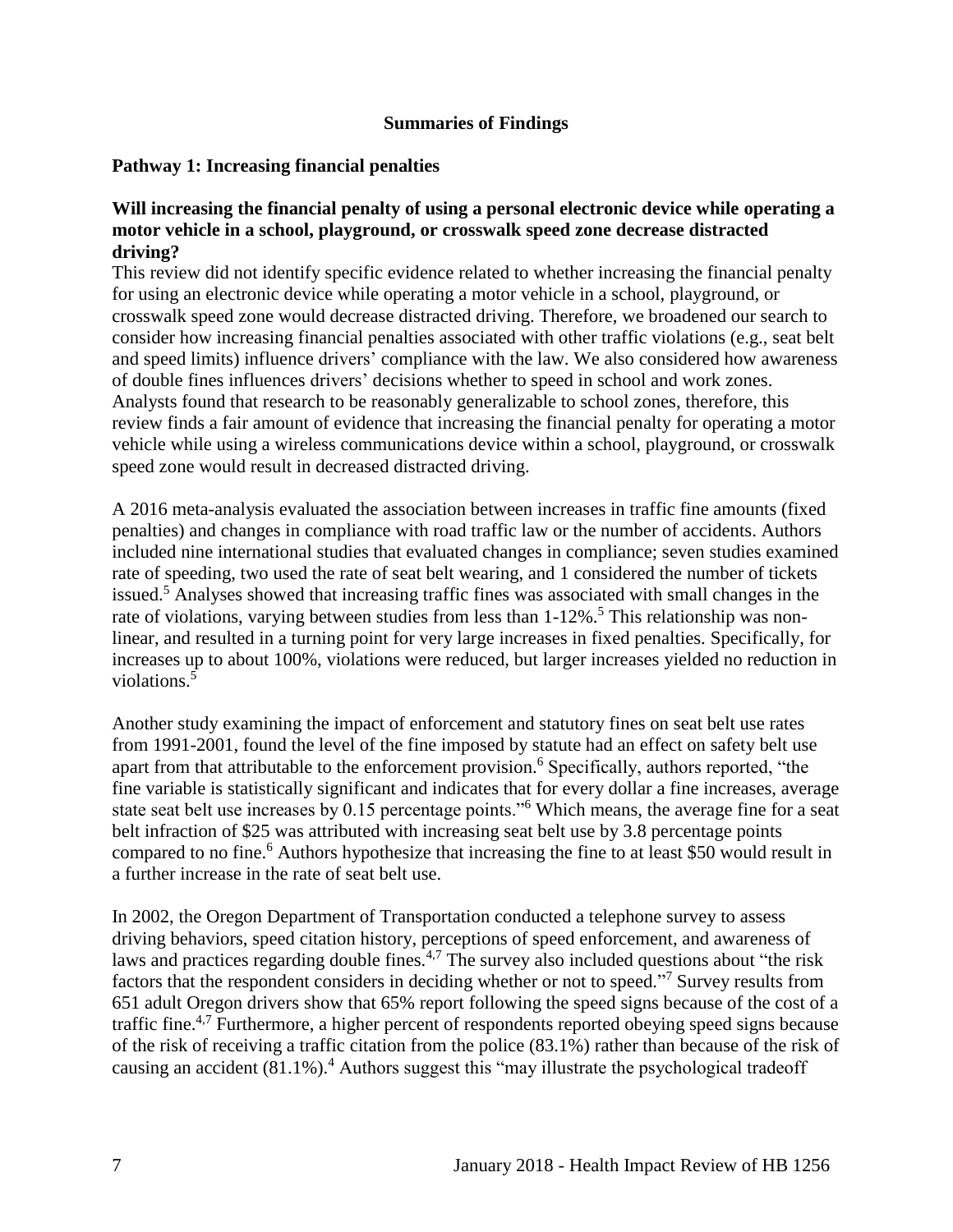between considerations of severity and certainty alluded to […] the extent that they perceive a citation as less severe but considerably more probable than a crash."<sup>4</sup>

Oregon researchers note, "[i]n order for drivers to be motivated by the threat of double fines, they must at least be aware that double fines might apply."<sup>7</sup> The majority of survey respondents reported being aware that traffic fines double in work zones (93.5%) and school zones (75.7%). Further analysis found respondents' awareness of the "applicability of double fines does seem to alter perception of risk associated with traffic citations [and] traffic fines." While weak, the associations are statistically significant for school zones, which indicates that people who are aware of double fines are significantly more cognizant of risks associated with citations and fines. $4,7$  $4,7$ 

However, another study (Ullman 2000) investigated the effects of Texas' double-fine law in work zones and found mixed results. "The researchers conducted speed studies at ten work zones two months prior to, and five months after, the effective date of the law."<sup>4</sup> Results of speed data analyses showed that "traffic speeds in the work zones after the law was in place did not appreciably change from before the law was enacted."<sup>4</sup> Specifically, despite visible warning signs posted in each of the work zone sites, "two-thirds of the drivers were still exceeding the posted speed limit at seven of the ten work zone sites."<sup>4</sup> Meanwhile, a review of traffic citation data for the same work zones for a six-month period before, and after the law's implementation found the number of citations issued decreased slightly  $(6%)$  after the law was in place.<sup>4</sup>

Evidence indicates that deterrence has three components: severity, certainty, and swiftness.<sup>4</sup> For example, evidence from drinking-and-driving laws suggest that increased severity (or increased financial penalties) may have little or no influence on behavior if drivers perceive the risk of being stopped and/or cited to be acceptably low.<sup>4</sup> Overall, evidence suggests that increased financial penalties for traffic infractions are just one component of a comprehensive countermeasure strategy. Efforts to increase public awareness of traffic fines and enforcement of the traffic violation also influence driver behaviors.

While we did not identify specific evidence related to increased financial penalties for distracted driving, applicable evidence indicates that increased traffic fines, in general, contribute to driver compliance to traffic safety laws. Therefore, there is a fair amount of evidence that increasing fines for operating a motor vehicle while using a personal electronic device within a school, playground, or crosswalk speed zones, would result in decreased distracted driving within these zones.

### **Will decreasing distracted driving in school, playground, or crosswalk speed zones reduce injuries and fatalities among people who walk and bike in school zones?**

This review did not identify specific evidence related to distracted driving in school, playground, or crosswalk speed zones. However, there is a large body of evidence that distracted driving, in general, contributes to collisions, injuries, and fatalities, particularly to pedestrians and cyclists. Analysts find that research to be reasonably generalizable to school zones, therefore, this review finds strong evidence that reducing distracted driving within those zones, would result in decreased injuries and fatalities.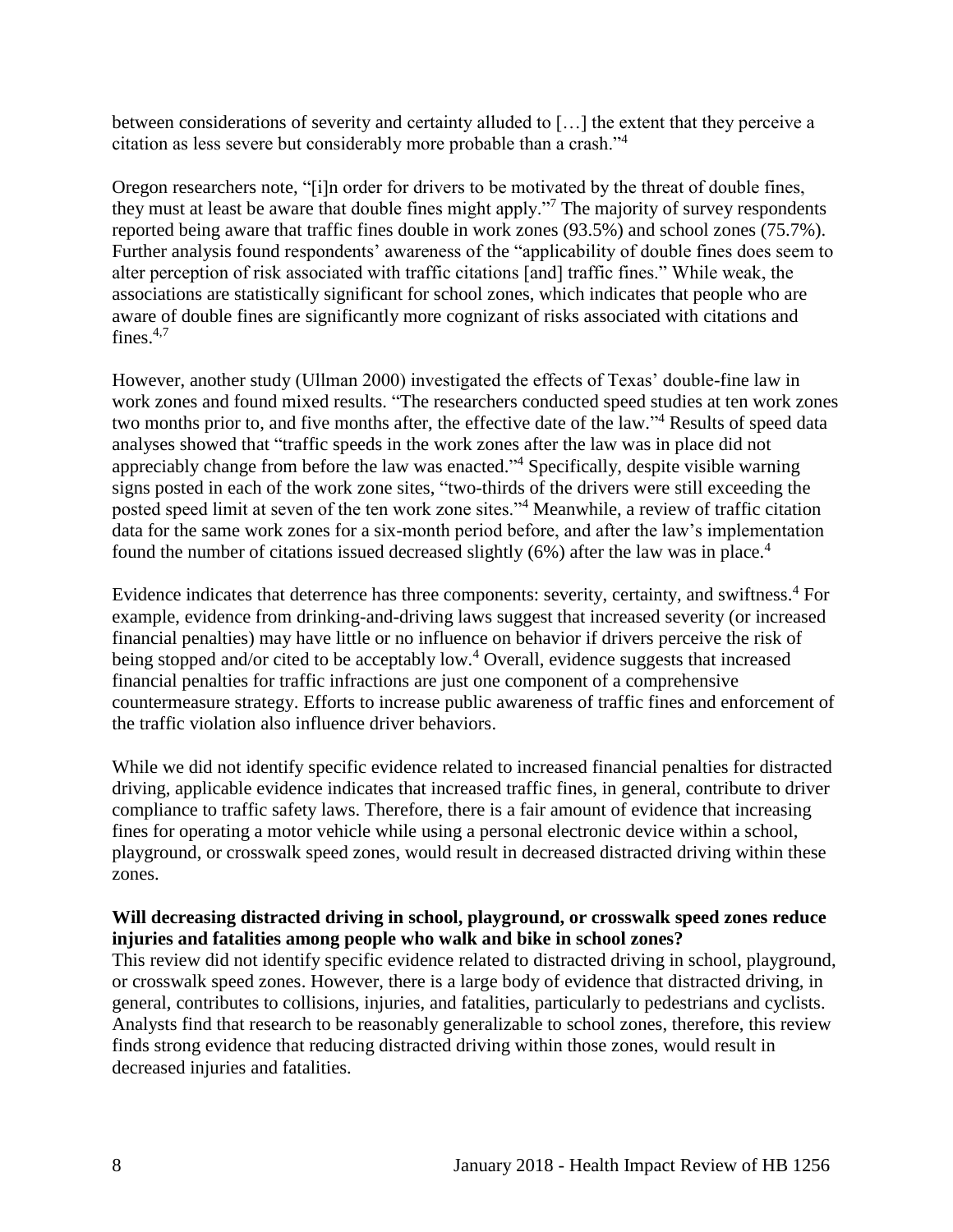A number of studies have examined the association between performing secondary tasks (e.g., talking on the phone, texting, checking emails) and driving performance. For example, one study found that typing text messages while driving adversely affected nearly all aspects of safe driving performance including visual attention and eye movements, reaction time, collisions, lane positioning, speed, stimulus detection, and headway.<sup>8</sup> More broadly, evidence indicates that distracted driving is a major contributor to car accidents that result in injuries and fatalities $8-14$ and that cell phone use while driving causes significant driver distraction.<sup>[12,](#page-24-0)[15,](#page-25-0)[16](#page-25-1)</sup> For example, data from the National Highway Traffic Safety Commission's Fatality Analysis Reporting System show that there were 29,989 fatal crashes in the United States in 2014 and of those, 2,955 included some kind of distraction  $(10\%)$ .<sup>11</sup> Further, 18% of injury crashes and 16% of all policereported motor vehicle traffic crashes were reported as distraction-affected crashes. As a result of these 2,955 distracted driving crashes, 3,179 fatalities occurred. It is estimated that another 431,000 people were injured in a crash that involved a distracted driver and 502 people killed in a fatal crash that involved a distracted driver were non-occupants (pedestrians, bicyclists, etc.).<sup>11</sup>

In 2017, deaths involving people who were walking comprised roughly 20% of Washington State traffic fatalities (109 out of 565 total fatalities).<sup>17</sup> This is the highest number of pedestrian deaths in more than 30 years in Washington. As seen in Figure 2, the "National Highway Traffic Safety Administration tracks Washington State's five-year rolling average for fatalities and that measure indicates an increase of nearly [19%] over a 10-year period from 69 in 2007 to 82 in 2017."<sup>17</sup> Moreover, "[t]he rate of pedestrian fatalities (frequency of fatalities per 100,000 people) has increased from less than one in 2013, to nearly 1.5 in 2017."<sup>17</sup>



**Figure 2. Pedestrian Fatalities in Washington State 2003-2017 (FARS, 2018)<sup>17</sup>**

Similarly, bicycle fatalities in Washington increased by 55% from the 2014-2015 period to the 2016-2017 period (from 20 to 31 fatalities).<sup>18</sup> In context, "the number of deaths and serious injuries involving bicycle riders increased 8.7 percent from 229 to 249, faster than both state population growth (3.2 percent increase) and motor vehicle miles traveled (5.1 percent increase) during the same period."<sup>18</sup>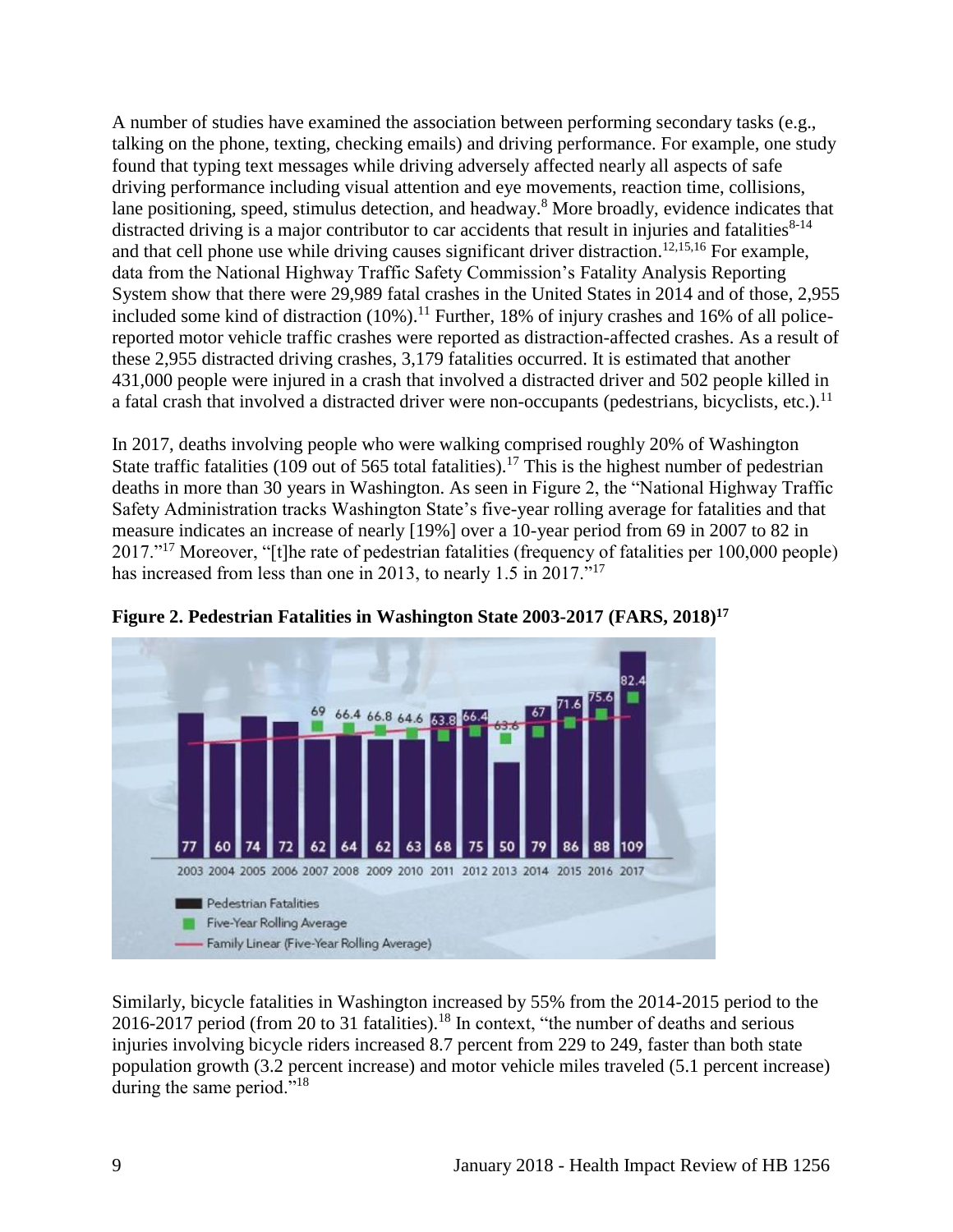Results from one study indicate that pedestrians and bicyclists account for about one out of ten fatalities caused by distracted driving and that drivers who were distracted at the time of a fatal accident were 1.6 times as likely as drivers who were not distracted to fatally hit a pedestrian at a marked crosswalk and close to 3 times as likely to hit a pedestrian on a road shoulder.<sup>14</sup> In one study of motor vehicle collisions related to distracted driving, the greatest risk for getting in an accident was found to be for those individuals who made a phone call within 5 minutes of the time of the collision.<sup>13</sup> Even the use of hands-free devices while driving has found to be a risk factor for car accidents as it still causes impairment in safe driving performance due to the brain's inability to multitask. Studies indicate that talking on cell phones, either handheld or hands-free, can increase the risk of crashing by 4 times.<sup>10</sup>

While we did not identify specific evidence related to distracted driving in school, playground, or crosswalk speed zones, there is a large body of evidence that distracted driving, in general, contributes to collisions, injuries, and fatalities, particularly to pedestrians and cyclists. Therefore, there is strong evidence that reducing distracted driving within those zones, would result in decreased injuries and fatalities.

## **Pathway 2: School Zone Safety Account**

#### **Will requiring that 50% of revenues collected be deposited into the School Zone Safety Account result in increased safety and enforcement equipment, traffic safety design treatments, and programs in Washington State school zones?**

Based on conversations with staff at the Washington Traffic Safety Commission (WTSC), we have made the informed assumption that requiring that 50% of the moneys collected be deposited into the School Zone Safety (SZS) Account would result in increased safety and enforcement equipment, traffic safety design treatments (e.g., flashing beacons), and bicycle/pedestrian education programs in Washington State school zones. A new revenue source for the SZS Account would likely increase funds available for the WTSC to award as grants to elementary and middle schools and law enforcement agencies. State law [\(RCW 46.61.440\)](https://app.leg.wa.gov/RCW/default.aspx?cite=46.61.440) requires SZS Account funds be used to "finance projects in local communities to improve school zone safety, pupil transportation safety, and student safety in school bus loading and unloading areas." The director of the WTSC or the director's designee may authorize expenditures from the SZS Account. During the 2017-2019 biennium, the WTSC had a biennial appropriation for the SZS account of \$850,000, down from \$3 million in previous biennium (WTSC, personal communication, January 2019).

The SZS Account finances the WTSC small law enforcement grants, school zone crossing guard grants, and School Walk Improvement Program. The law enforcement grants can be used to purchase radar, LIDARs (Light Detection and Ranging), heavy weather gear for motorcycle enforcement officers, and other equipment that is used to enforce school zone speed limits and keep kids safe on their way to school.<sup>[3,](#page-21-0)[19](#page-26-1)</sup> Eligible applicants must be law enforcement officers who are actively enforcing traffic safety in school zones (RCW 46.61.440). During the 2017-2019 biennium, \$80,000 were allocated for this purpose and roughly three-quarters of that had been allocated through January 22, 2019.<sup>3</sup> The WTSC also offers mini reimbursement grants to assist schools in purchasing crossing guard training materials and equipment (e.g., flags, cones, signs, whistles, vests, raincoats, gloves, and hats).<sup>3</sup> These grants are available to public, private,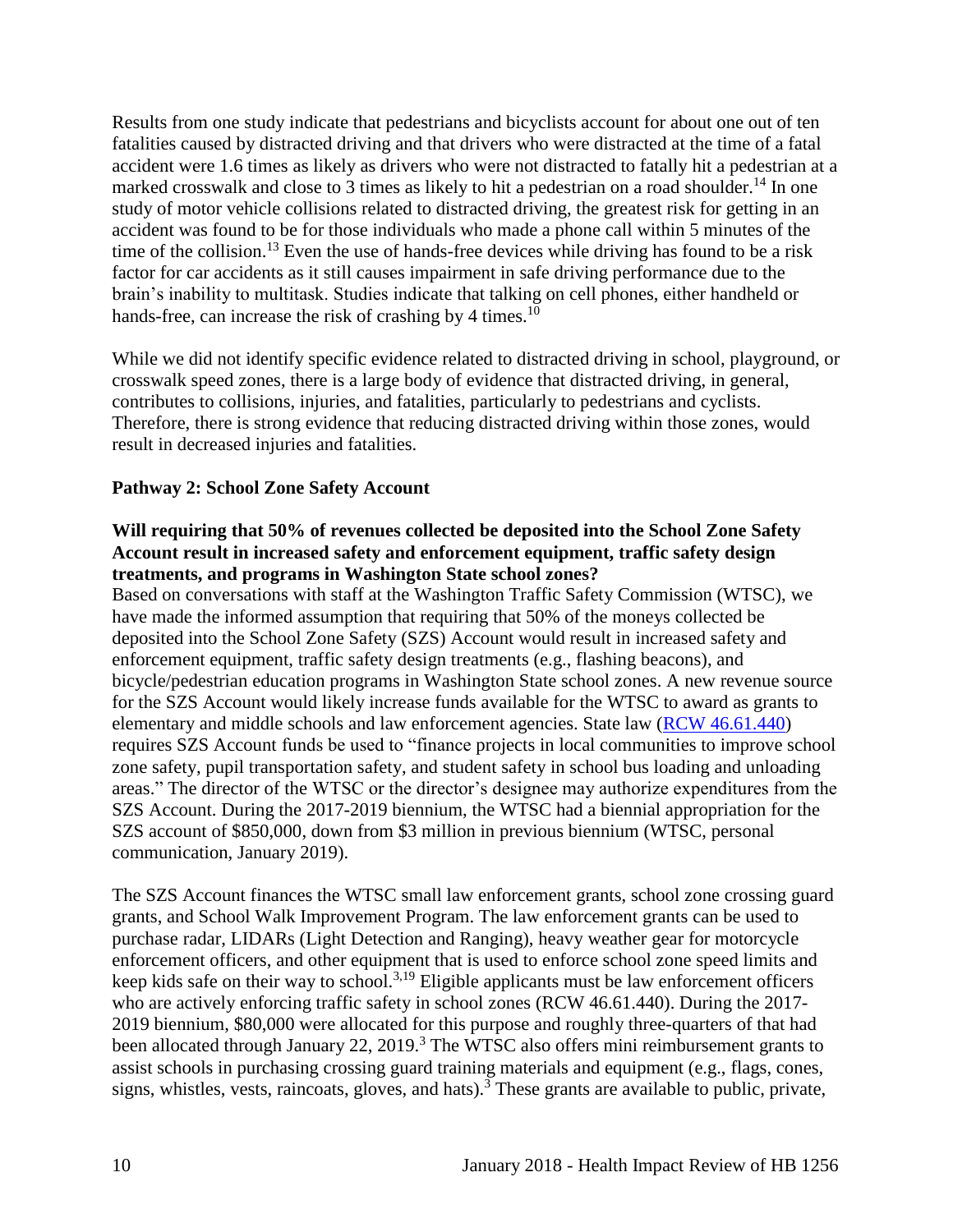and tribal elementary and middle schools within the state of Washington.<sup>19</sup> During the 2017- 2019 biennium, \$45,000 were allocated for these grants, and about half had been awarded through January 22, 2019. However, due to declining revenue (less than \$50,000 per month), the WTSC has reduced these school grants from \$500 to \$300 in recent years (WTSC, personal communication, January 2019). Both of these grant programs are available once per funding round to all eligible applicants, as funds allow. On April 1st, any unallocated funds are pooled and become available to applicants who reapply.

According to a 2015 WTSC report to the legislature, "[r]evenue in the SZS Account has been on the decline for the previous three biennia. Account receipts for the first several months of the 2015-2017 biennium indicate this trend will continue."<sup>19</sup> In the face of declining revenue, the WTSC discontinued awarding grants to schools and school districts specifically for the acquisition and installation of school zone flashing beacons. "Under this program, schools were awarded \$7,500 per school zone to cover the acquisition for two flashing beacons to demarcate each zone." The last round of grants offered for the implementation of school zone flashing beacons occurred in 2013. Over the course of the program, the WTSC provided grants to 443 schools establishing 542 school zones with flashing beacons.<sup>19</sup> According to the Office of Superintendent of Public Instruction (OSPI), there are approximately 2,370 school facilities and approximately 530 private schools in Washington.

Beginning in fiscal year 2018, the WTSC implemented its School Walk Route Improvement Program, which awarded funds totaling \$500,000 (two years' worth of funding) to 10 applicants to support a variety of initiatives (e.g., installation of flashing yellow lights in school zones).<sup>3</sup> Private not-for-profit organizations as well as governmental institutions can apply for these funds. According to staff, a total of 28 applications were submitted in response to the program's initial Request for Applications. In 2018, funded projects included six flashing yellow light projects (three in Western Washington, three in Eastern Washington); two preliminary engineering design efforts (one in Western Washington, one in Eastern Washington); and two bicycle/pedestrian safety education programs based in schools.<sup>3</sup>

On January 25, 2019, WTSC announced a new Request for Applications for the School Walk Route Improvement Program. For the 2019-20 state fiscal year there will be \$250,000 available to fund the following types of projects: automated (photo) speed enforcement; crossing guard program improvement; flashing yellow lights and signage improvement (including pedestrian actuated beacon, rectangular rapid flashing beacons, and other similar devices); pedestrian and/or bicycle safety audit; preliminary engineering studies and designs; reducing illegal passing of school buses; and walk/bike to school encouragement activities. WTSC will begin providing funds starting in July 2019.

The fact that the first funding cycle for the School Walk Improvement Program had more applications than WTSC had funds available to award indicates that local communities have unmet needs to improve school zone safety. Therefore, if more funds were available, we would expect that the WTSC would provide additional opportunities for schools and law enforcement agencies to improve school zone safety (WTSC, personal communication, January 2019).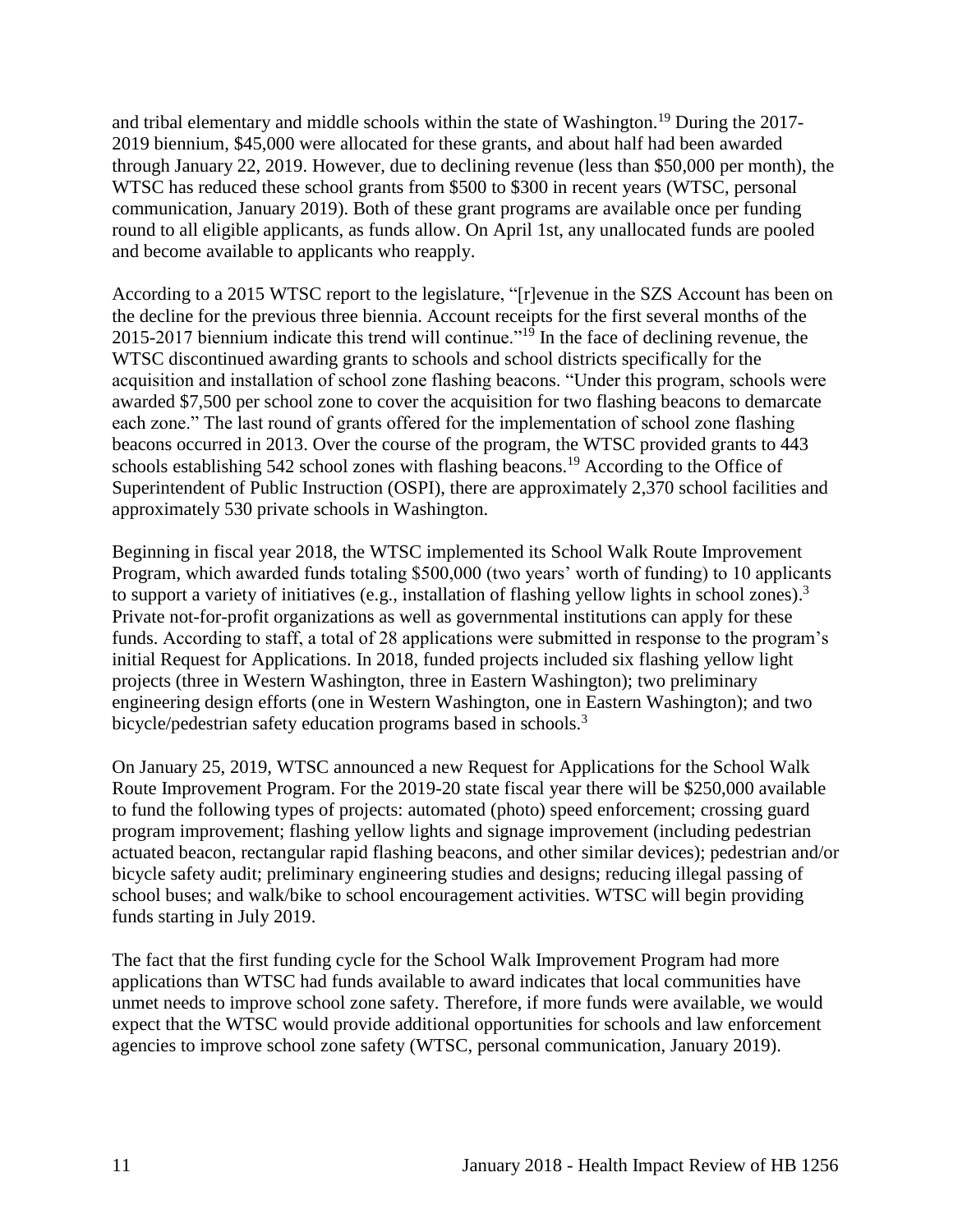## **Will increasing safety and enforcement equipment, traffic safety treatments, and programs in school zones result in reduced injuries and fatalities among people who walk and bike in school zones?**

There is a fair amount of evidence that increasing safety and enforcement equipment, traffic safety treatments, and programs in school zones would likely result in reduced injuries and fatalities among people who walk and bike in school zones.<sup>[17](#page-26-0)[,21](#page-26-3)[,22](#page-27-0)</sup> This section focuses on traffic safety treatments and speed enforcement technologies which may otherwise be cost-prohibitive for resource-limited settings.

The speed at which a motor vehicle strikes someone who is walking or biking greatly affects the pedestrian's or bicyclist's likelihood of being seriously injured or killed. Figure 3 shows the relationship between motor vehicle operating speed and the percentage of crashes resulting in a pedestrian fatality at each posted speed limit when crashes occur.<sup>17</sup> Posted speed is often used as a proxy for the speed at which drivers were traveling because the actual speed at impact is often not determined.<sup>17</sup> The Washington State Pedestrian Safety Advisory Council report notes, "[t]he potential for a pedestrian fatality increases rapidly for crashes involving vehicles going 30 mph or faster. Most crashes in which a driver hits a pedestrian occur in areas where the posted speeds are 35 mph or lower," as a significantly higher number of people walk on streets in cities and towns. According to the Washington State Strategic Highway Safety Plan 2016: Target Zero, 57% of fatalities and 67% of serious injuries between 2012 and 2014 occurred while the pedestrian was crossing the roadway.<sup>17</sup> Therefore, by reducing vehicle operating speeds in contexts where people walk and bike (e.g., school zones), serious injuries and fatalities can likely be reduced.





## *Traffic safety treatments*

Evidence indicates that flashing beacons demarcating school zones have contributed to slower vehicle speeds. For example, a 1999 study in Washington evaluated the effects of the type of sign (i.e., time of day signs-7:30 a.m. to 4:30 p.m.; flashing beacons; when children are present;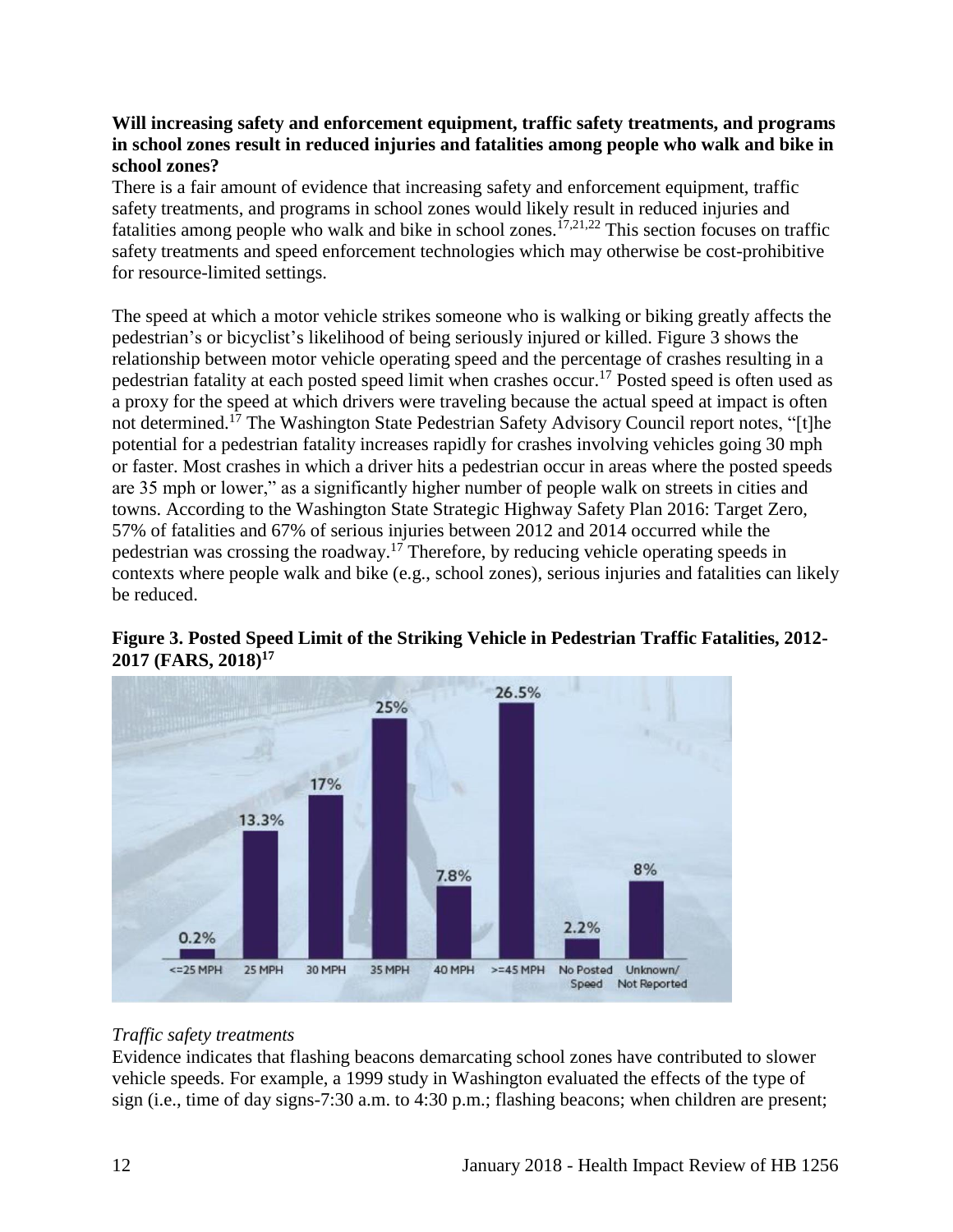when orange flags are present) on drivers' speed. The study found no statistically significant difference for the various signs posted on roads with a 25 mph posted speed limit. On roads with posted speed limits of 30 mph or greater, "vehicles were measured at significant higher average speeds with the [When Children Are Present or When Flagged] signs."<sup>21</sup> However, "flashing" beacons signs were associated with significantly slower average speeds of 22.5 mph—a 5- to 7 mph slower speed when compared to the speeds at the other signs."<sup>21</sup> Similarly, a field study of 24 school sites in Texas found that "the mean speed in a buffer zone is significantly lower when the beacon is on than when the beacon is off."<sup>21</sup> Furthermore, an analysis of 42 Washington school zones that received WTSC grants in 2013 to install flashing beacons found that for school zones in which speeds were recorded before and after beacon installations the average speed reduction was approximately 7 mph.<sup>19</sup>

In 2005, the U.S. Congress allocated \$612 million for a national Safe Routes to School (SRTS) program to encourage walking and bicycling to school. While numerous studies have demonstrated community acceptance of SRTS interventions and their success in addressing perceptions about safety, fewer have examined these programs effectiveness in reducing pedestrian injury risk in school-aged children.<sup>23</sup> In 2013, one study used geocoded motor vehicle crash data from 168,806 pedestrian injuries in New York City between 2001 and 2010 to assess the effectiveness of SRTS interventions in reducing school-aged pedestrian injuries in New York City.<sup>23</sup> Intervention Census tracts ( $n=30$ ) were defined as those in which the SRTS program had implemented a mix of short-term measures (e.g., new crosswalk markings, replaced or improved signage) and had either completed or started capital construction projects.<sup>23</sup> The comparison nonintervention census tracts were defined as those containing schools that were not included as 1 of the 124 SRTS schools.

Researchers then calculated annual pedestrian injury rates per 100,000 population for different age groups in census tracts with and without SRTS interventions during school-travel hours (defined as 7 a.m. to 9 a.m. and 2 p.m. to 4 p.m., Monday through Friday during September through June). Authors report, during the study period, the annual rate of pedestrian injury decreased 33% (95% confidence interval [CI]: 30 to 36) among school-aged children (5- to 19 years) and 14% (95% CI: 12 to 16) in other age groups.<sup>23</sup> Moreover, "the rate of school-aged pedestrian injuries during school-travel hours decreased 44% (95% CI: 17 to 65) from 8.0 injuries per 10,000 population in the pre-intervention period (2001-2008) to 4.4 injuries per 10,000 population in the post-intervention period (2009-2010) in census tracts with SRTS interventions."<sup>23</sup> In census tracts without SRTS interventions the rate remained virtually unchanged (0% [95% CI: -8 to 9]).<sup>23</sup> Authors concluded that SRTS interventions contributed to the reduction in pedestrian injury in New York City school-aged children.

Other school zone traffic control devices including driver feedback signs (i.e., radar speed signs) and fiber-optic illuminated signs (i.e., School Speed Limit 20) have also been shown to effectively reduce driver speeds. $21$ 

#### *Speed enforcement*

More recent evidence suggests that automated speed enforcement cameras are an effective technology to reduce driving speeds which can in turn reduce the risk of serious injury or fatality for those walking and biking.<sup>17</sup> Washington law ( $RCW$  46.63.170) allows placement of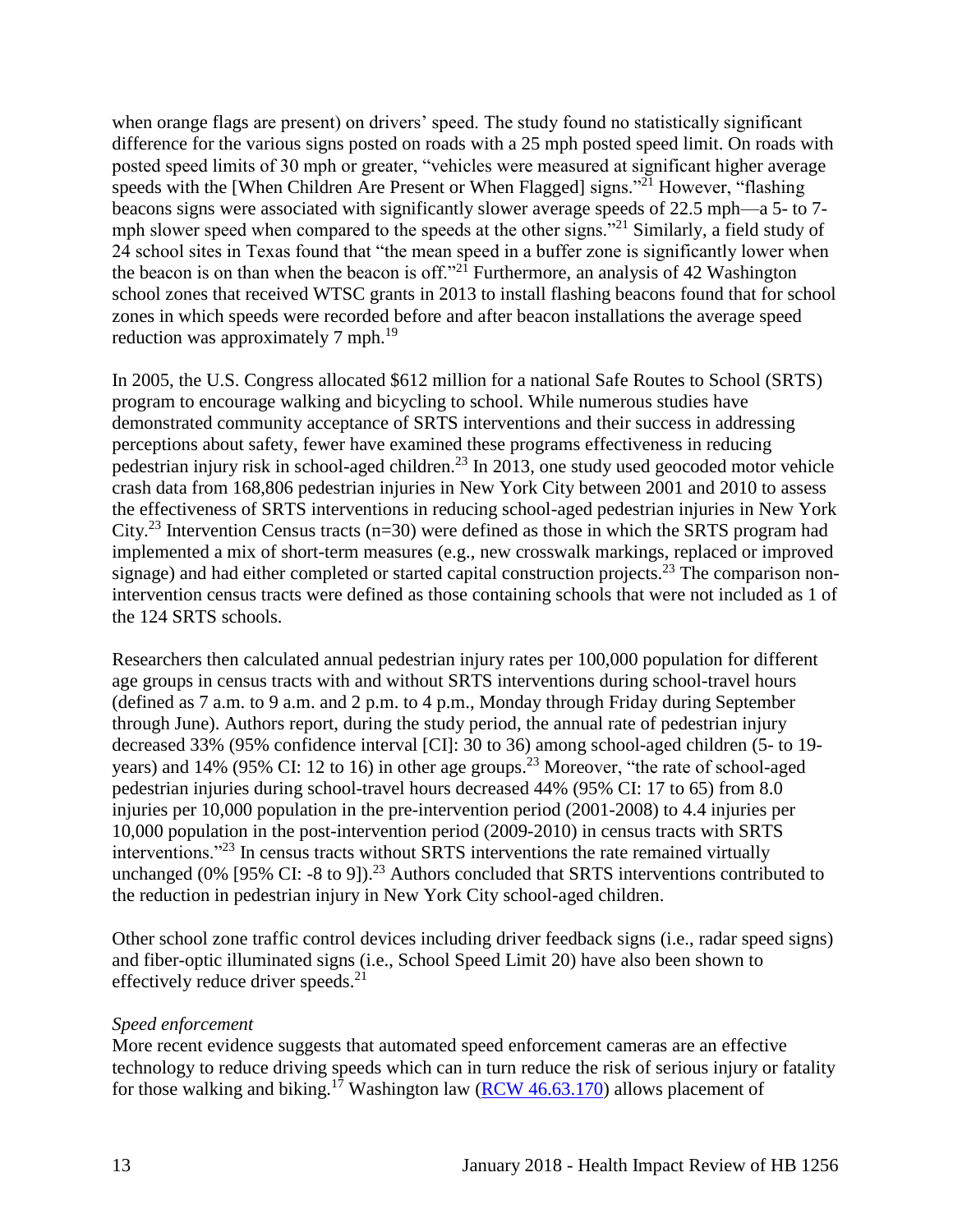automated speed enforcement cameras in school speed zones. Note, "fines from infractions issued by automated traffic safety cameras are not assessed at twice the regular penalty, nor is any portion of the fine deposited into the SZS account."<sup>19</sup> Washington's Pedestrian Safety Advisory Council and Cooper Jones Bicycle Safety Council have recommended that the State Legislature amend the statute to allow placement on any roadway identified in a school's walk area [\(RCW 28A.160.160\)](https://app.leg.wa.gov/rcw/default.aspx?cite=28a.160.160) because speed enforcement makes for a safer environment for people who walk and bike.<sup>[17](#page-26-0)[,18](#page-26-4)</sup> WTSC's School Walk Route Improvement Program funds can be used to purchase these cameras.

Seattle launched fixed cameras to enforce the 20 mph school zone speed limit in December 2012 (Cohort 1: 4 elementary schools).<sup>17</sup> The city expanded the program in September 2014 (Cohort 2: 5 schools) and in September 2015 (Cohort 3: 5 schools). The speed cameras are synchronized with the school zone flashing beacons which are scheduled by the Seattle Department of Transportation based on when students will be arriving and leaving school grounds.<sup>17</sup> For each Cohort, the city implemented a period where warnings were issued for speeding violations and conducted community outreach to inform people living near the schools about the automated enforcement program.<sup>17</sup>

A study of Seattle's program "showed that automated speed enforcement camera citations in school zones decreased both the rate of speed violations and driver operating speeds during school travel times compared to the warning phase."<sup>17</sup> Furthermore, "[i]n the absence of speed enforcement citations, it was common for drivers to travel in excess of 30 mph, increasing the likelihood of pedestrian fatalities. In the warning phase, maximum violation speeds reached 50 mph, a speed at which most crashes would result in a child being killed if struck."<sup>17</sup> Additionally, American Traffic Solutions, Inc., the camera provider for the City of Seattle, reported, 90% of all drivers who have received a school zone speeding infraction since the installation of the cameras have not reoffended.<sup>19</sup>

Since the automated enforcement cameras have been operating, there have been no crashes involving motorists and children on bicycles or walking. <sup>17</sup> Operating speeds have also been reduced around Cohort schools by  $4\%$ .<sup>17</sup> Additionally, the number of automated speed enforcement citations at the Cohort 1 schools has decreased from 46,000 in the first year to just over 16,000 in 2017.<sup>17</sup> Table 2 illustrates the decrease in automated speed enforcement camera citations for all three cohorts from 2016 to 2017.

### **Table 2. City of Seattle automated speed enforcement camera citations, 2016-2017 (City of Seattle Police, 2018)<sup>17</sup>**

|          | 2016 Citations | 2017 Citations | % Change  |
|----------|----------------|----------------|-----------|
| Cohort 1 | 18,053         | 16,238         | $-10.0\%$ |
| Cohort 2 | 26,786         | 19,934         | $-25.6%$  |
| Cohort 3 | 36,270         | 26,800         | $-26.1\%$ |

City of Seattle Police crash data show that there has been a significant decrease in crashes in the five years that the cameras have been operating at Cohort 1 schools. However, "there was a slight increase in crashes from the 2014-2016 period to the 2015-2017 period. There was also a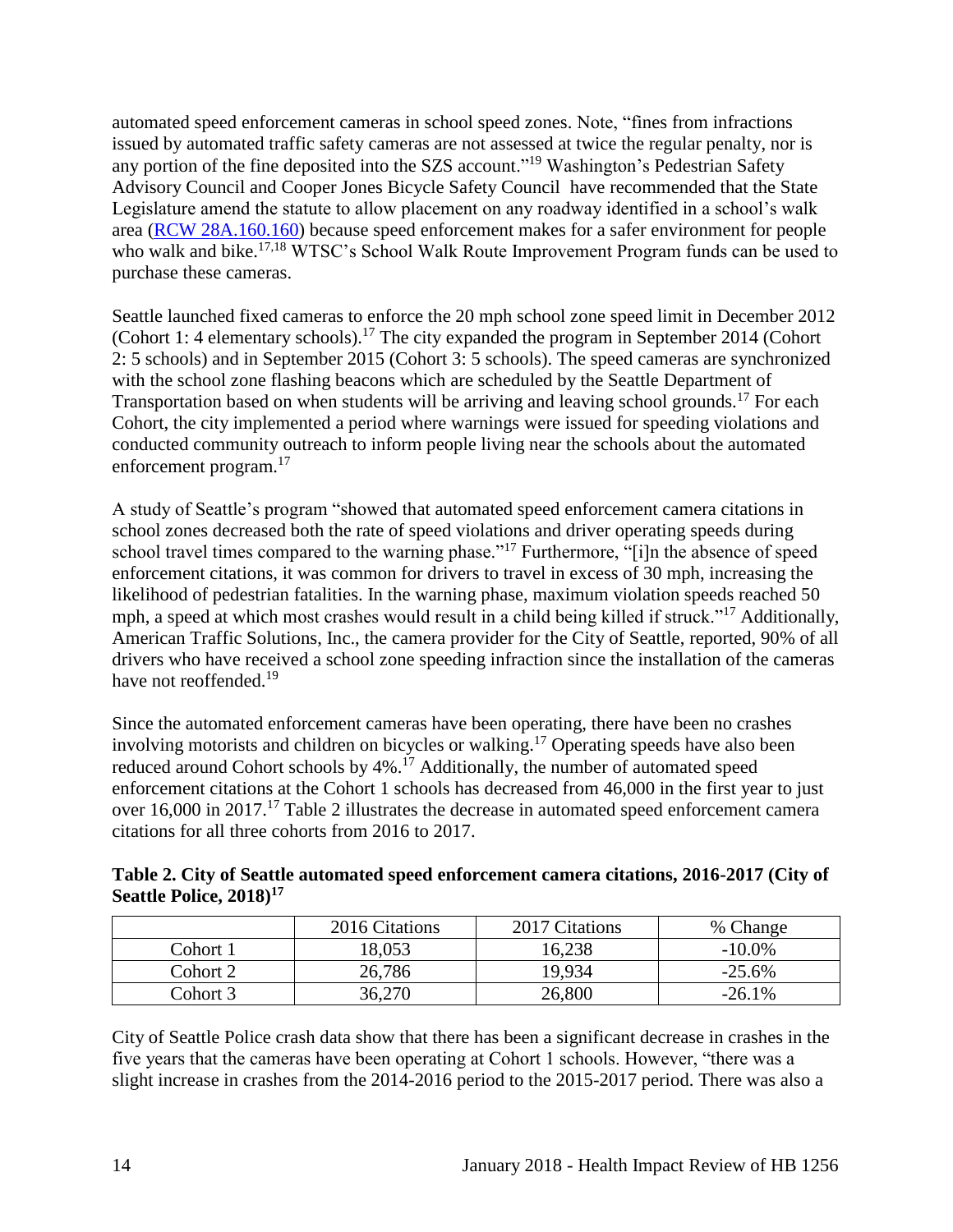slight increase in crashes for Cohort 2 during that period although Cohort 3 had a decrease in reported crashes."<sup>17</sup>

Chronic shortage of comprehensive and accurate data (i.e., counts of people who walk and bike, existing infrastructure) is one of the primary challenges to effectively planning for and strategically investing in a sustainable safety environment.<sup>17</sup> Experts in the field recommend improving data collection to allow for analyses to quantify the association between specific traffic safety treatments and speed enforcement and outcome measures (i.e., pedestrian and bicycle injuries and fatalities). Therefore, based on the available research, there is a fair amount of evidence that increasing safety and enforcement equipment, traffic safety treatments, and programs in school zones would likely result in reduced injuries and fatalities among people who walk and bike in school zones.

## <span id="page-17-0"></span>**Will reducing injuries and fatalities among people who walk and bike in school zones decrease health inequities?**

There is no available evidence to indicate that decreasing distracted driving behaviors and implementing traffic safety equipment, treatments, and programs (detailed in the previous section) would disproportionately affect, positively or negatively, the populations that experience inequities in pedestrian and bicyclist injuries and fatalities. Evidence indicates that children,<sup>[17,](#page-26-0)[18,](#page-26-4)[24,](#page-27-1)[26](#page-28-0)</sup> older adults,<sup>17,18,[27](#page-29-0)</sup> males,<sup>24,[26,](#page-28-0)27</sup> people with disabilities,<sup>[17](#page-26-0)[,18](#page-26-4)</sup> and people living in communities with low-incomes<sup>[17,](#page-26-0)[18,](#page-26-4)[24](#page-27-1)</sup> and communities of color<sup>17,18,[28](#page-29-1)</sup> are more likely to be seriously injured or killed if involved in a crash. As there is no evidence to show disproportionate impact of the proposals, this pathway is not well-researched.

## *Inequities by age*

Children and older adults are more likely to die or be seriously injured when a driver hits them. This in part due to physical factors that increase these populations' vulnerability. For example, lower-riding vehicles like passenger cars tend to impact a walking person's legs, causing the pedestrian to snap forward onto the hood of the vehicle.<sup>17</sup> However "crashes with people walking involving larger vehicles like SUVs more often result in death of the person walking because their body has no place to displace the force of the impact."<sup>17</sup> This same principle applies to children; "their position to the vehicle bumper is much lower and provides no opportunity to displace the force of the impact."<sup>17</sup> Children and older adults are also more likely to walk for transportation due to physical, economic, or legal reasons.<sup>17</sup>

According to the National Highway Traffic Safety Administration (NHTSA), motor vehicle crashes are the leading cause of death for children age 14 years and younger.<sup>26</sup> In 2015, an average of 3 children were killed and an estimated 487 children were injured every day in the U.S. in traffic crashes.<sup>26</sup> Of the 1,132 child traffic fatalities (3% of total traffic fatalities) in the U.S., 73% were occupants (824) and 27% were non-occupants (308). Twenty-one percent of children killed in traffic crashes in the U.S. are pedestrians and 4% are pedalcyclists (riders of bicycles, tricycles, and unicycles).<sup>26</sup> In Washington, 20 children [14 school-age] were killed in motor vehicle traffic crashes in 2015, a rate of 1.49 child motor vehicle traffic fatalities per 100,000 child population. 26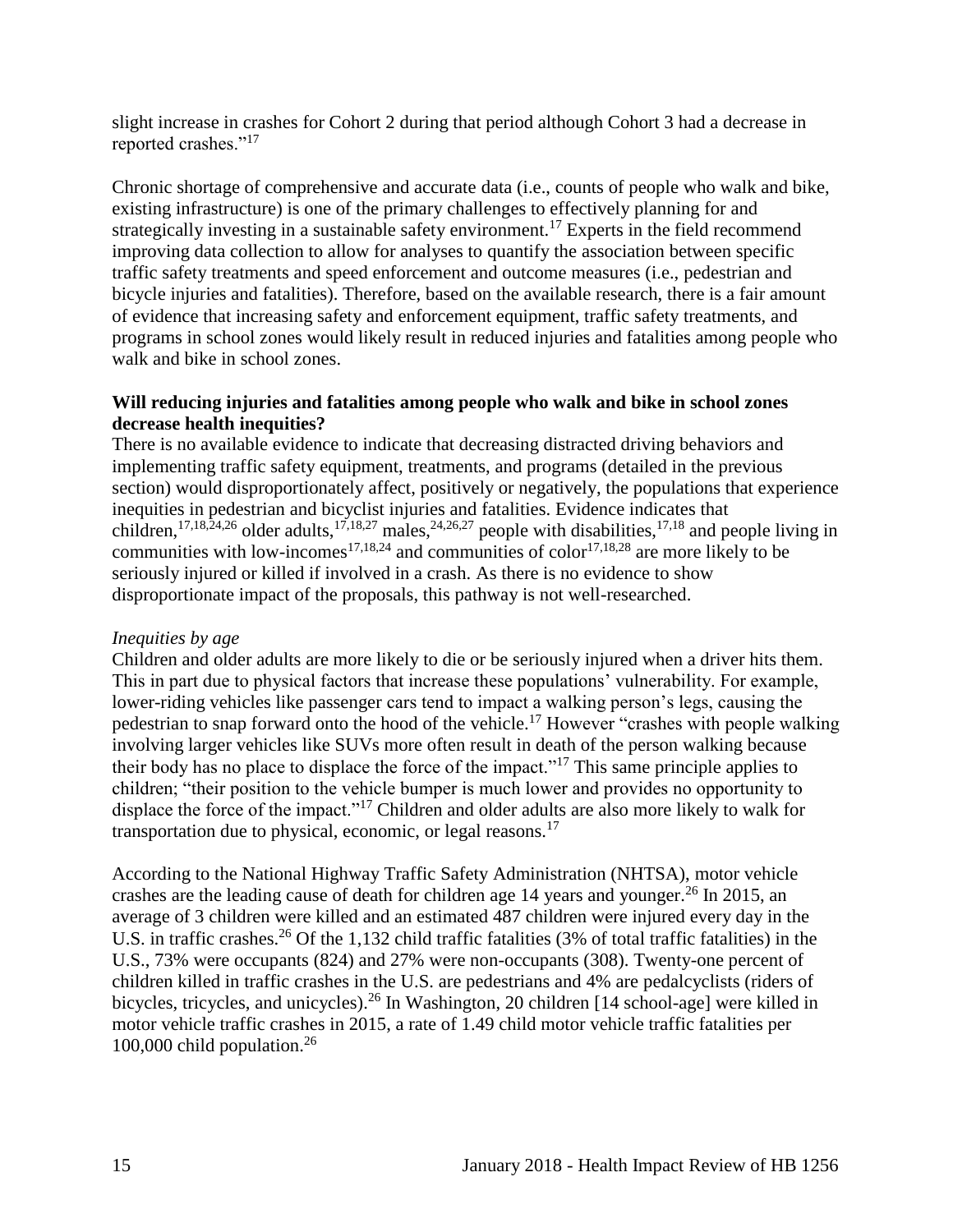NHTSA data show that, in 2015, 19% of all pedestrian fatalities (1,002 of 5,376) and an estimated 13% of all pedestrians injured (9,000 of 70,000 after rounding) were people 65 and older.<sup>27</sup> In the same year, the highest total pedestrian fatality rates by age group were those ages 50 to 54 years and 80 years and older (2.56 and 2.50 per 100,000 population, respectively).<sup>27</sup>

#### *Inequities by sex*

According to 2015 NHTSA data, 70% of pedestrians killed in U.S. traffic crashes were males.<sup>27</sup> Specifically, of the 233 child pedestrian fatalities in traffic crashes,  $145 (62%)$  were boys.<sup>26</sup> Of the 44 child pedalcyclists killed in traffic crashes,  $37$  (84%) were boys.<sup>26</sup>

### *Inequities by disability status*

People with disabilities are also more likely to die or be seriously injured when hit by a vehicle. Similar to the physical factors that put children at risk, people who use wheelchairs are in a relatively lower position that does not allow their body to displace the force of the impact of a lower-riding passenger car. $17$ 

### *Inequities by income*

Evidence indicates that pedestrians and bicyclists living in census tracts with high poverty rates have higher fatality rates per capita than the population as a whole.<sup>[17](#page-26-0)[,24](#page-27-1)</sup> The Pedestrian Safety Advisory Council reports, "[s]erious and fatal crashes are more likely for people living in poverty, which includes an overrepresentation of people of color, the elderly, and people with disabilities."<sup>17</sup> Furthermore, evidence suggests Washington has a "history of [failures] to invest in infrastructure that reduces crash exposure for people who walk or bicycle in lower income communities and communities with a high percentage of people of color."<sup>17</sup>

## *Inequities by race/ethnicity*

Although analysts did not identify Washington-specific literature or data that examined whether racial/ethnic inequities exist for pedestrian/bicycle injuries/fatalities caused by motor vehicle crashes, evidence exists that in the U.S., communities where people of color are more likely to reside have historically experienced limited transportation infrastructure investment. One study in Chicago, Illinois, used trauma registry E-codes for pedestrian motor vehicle crashes to examine pediatric (children younger than age 16 years) pedestrian injury data for children who received acute care and were hospitalized at the University of Chicago Medical Center after being struck by a motor vehicle from 2002 to 2009.<sup>28</sup> Of the 3,521 children who were admitted for traumatic injuries, 27.7% (974) sustained injuries in pedestrian motor vehicle injuries. From 2002 to 2009, there were a total of 106 traumatic deaths, of which 29 (27.4%) were due to pedestrian motor vehicle crashes."<sup>28</sup> The analysis found that "pediatric pedestrian motor vehicle crash sites occurred predominantly within low-income, predominantly African-American neighborhoods. A lower prevalence of crash sites was observed in the predominantly higher income, non–African-American neighborhoods."<sup>28</sup> Authors discussed the benefits of using demographic data gleaned from GIS-identified associations to develop risk profiles but noted this methodology cannot infer causality.

Analysts found no published literature to indicate the provisions in HB 1256 would decrease inequities in injuries and fatalities by age, sex, disability status, income, or race/ethnicity. Therefore, analysts contacted the WTSC to learn how SZS Account funds are distributed.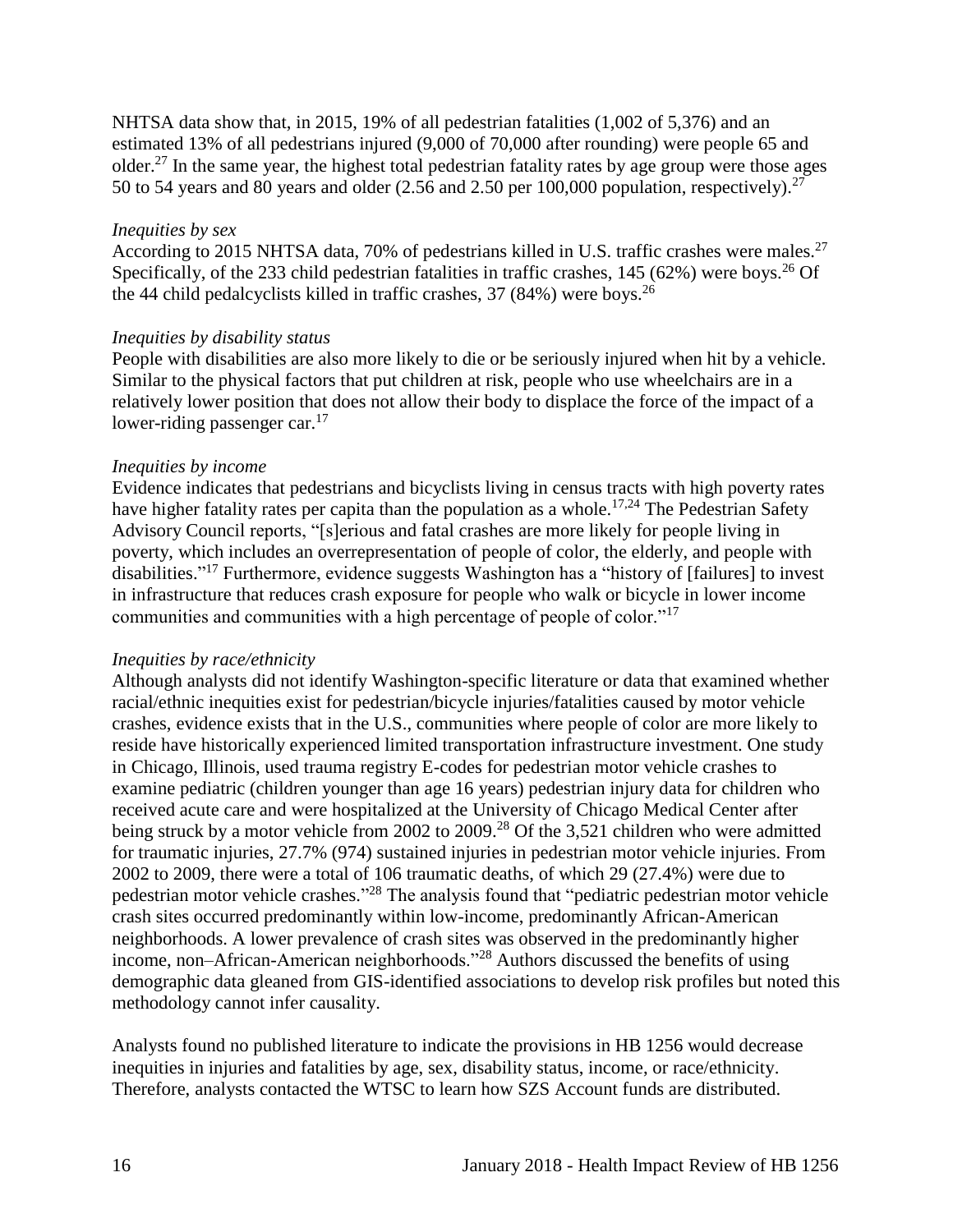According to staff, the WTSC law enforcement and school zone crossing guard grants are both available to all eligible applicants once per funding cycle until funds run out (WTSC, personal communication, January 2019). If, as of April 1 of a funding cycle, available funds remain, WTSC can announce that previous applicants may reapply for unallocated funds (WTSC, personal communication, January 2019).

For its School Walk Route Improvement Program, the WTSC uses a competitive application process to award grants.<sup>20</sup> Each application is reviewed and scored by a multidisciplinary review panel, and the highest scoring projects are recommended to the WTSC director for funding. Table 3 outlines the criteria used to review and score applications.

| <b>Narrative Proposal – Question Topic</b>                                                       |                                                                                                                                                   |        |  |  |
|--------------------------------------------------------------------------------------------------|---------------------------------------------------------------------------------------------------------------------------------------------------|--------|--|--|
| A.                                                                                               | Project Summary (project, participants, implementation timeline)                                                                                  | 30     |  |  |
| <b>B.</b>                                                                                        | Problems the Project will Address (detail problem and provide data or<br>anecdotal evidence as available)                                         | 30     |  |  |
| C.                                                                                               | Geographic Area for the Project (school locations served by project)                                                                              | 15     |  |  |
| D.                                                                                               | Goals (specific, measurable, time-bound goals)                                                                                                    | 20     |  |  |
| E.                                                                                               | Free and Reduced Lunch Rates (rates for each of the schools in the<br>proposed service area)                                                      | $25*$  |  |  |
| F.                                                                                               | Majority of Impact from Project (benefit students and families associated<br>with the schools with free and reduced lunch rates greater than 50%) | $25*$  |  |  |
| G.                                                                                               | Addressing Diversity of Population (e.g., language diversity, literacy levels)                                                                    | $40**$ |  |  |
| H.                                                                                               | Start Ready (preparation for July 1, 2019 start date)                                                                                             | 20     |  |  |
| I.                                                                                               | Timeline and Process (for evaluating the project)                                                                                                 | 15     |  |  |
| J.                                                                                               | <b>Target Zero Strategies</b>                                                                                                                     | 10     |  |  |
| Κ.                                                                                               | Match (cash match available)                                                                                                                      | 15     |  |  |
| *<br>Denotes available bonus points for projects that serve low-income students and families (as |                                                                                                                                                   |        |  |  |

### **Table 3. WTSC School Walk Route Improvement Program Application Scoring Criteria**

\* Denotes available bonus points for projects that serve low-income students and families (as designated by a proxy-measure, school level free and reduced lunch rates).

\*\* Denotes available points for applicants to discuss how the project, communication, and implementation will serve and meet the needs of the diverse population.

The criteria were developed to intentionally screen in schools serving communities with lower incomes. Criterion E (Free and Reduced Lunch Rates) asks applicants to identify the proportion of students receiving free and reduced priced lunches at each school served by the proposed project. This question serves as a proxy for socioeconomic status. Applications that serve schools with more than 50% of students on free and reduced priced lunch qualify as serving a majority of low-income students and families (maximum 25 points). Criterion F (Majority of Impact from Project) asks how the applicant plans to ensure that the majority of the benefits from the project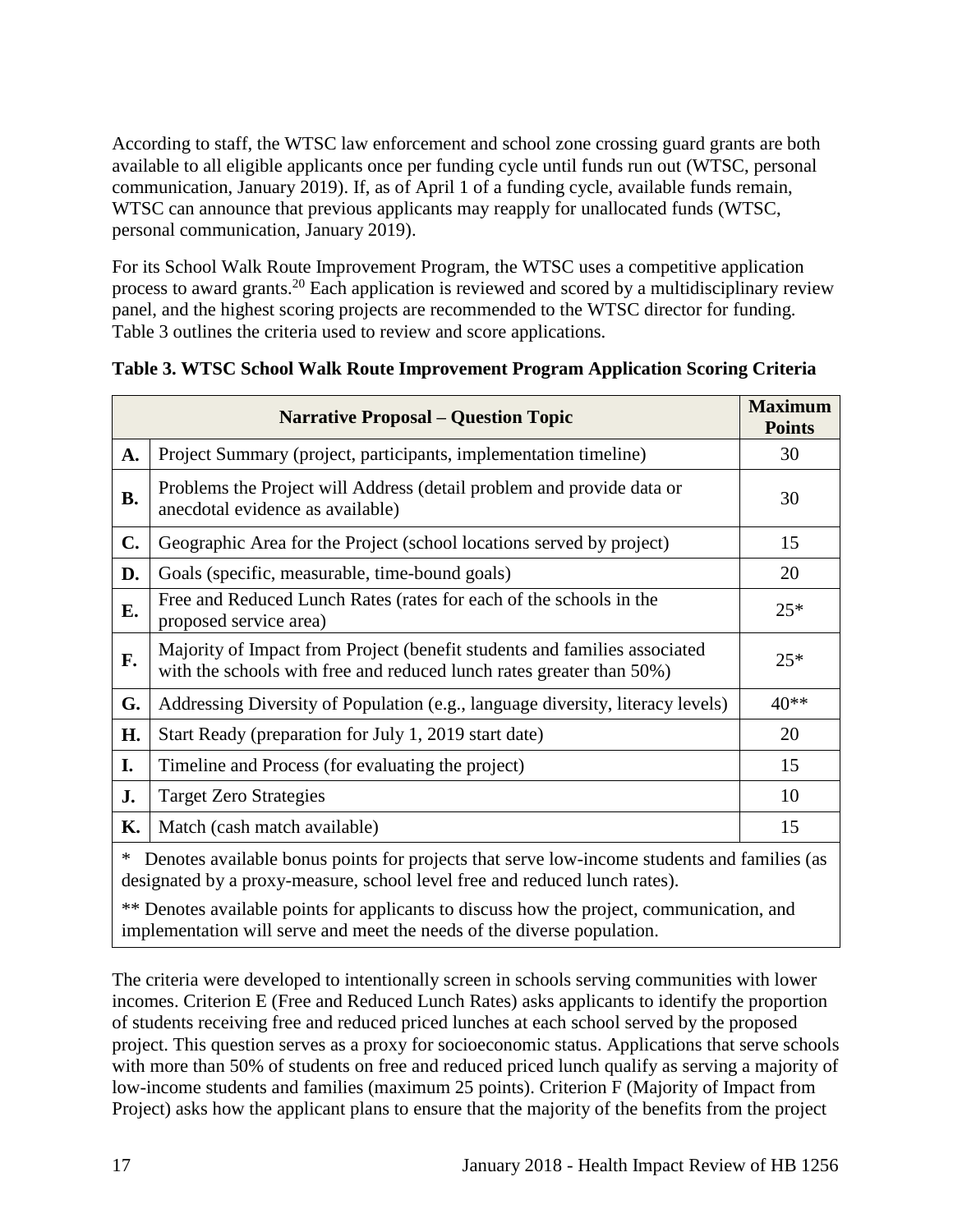activities benefit the students and families associated with the schools with free and reduced lunch rates greater than 50% (maximum 25 points). Finally, Criterion G asks applicants to describe the diversity of the population the grant will serve and to explain how the project activities can address such diversity. The application goes on to ask specific questions regarding how the project will meet the needs of community members with differing literacy levels (print and verbal) and languages. Together, these three criteria account for 90 points of 245 total points (36.7% of points). These points are meant to help prioritize funding for projects in communities with lower incomes.

Furthermore, WTSC wrote Criterion B (Problems the Project will Address) in such a way that recognizes that crash data or injury/fatality data may not be available to justify a project. It states, "[i]f there is not much hard data available, please provide some anecdotes/stories that illustrate that there is a problem. For example, can the school principal or school nurse tell you stories about students who have experienced 'near misses' or 'close calls' for crashes?"<sup>20</sup> This type of informal collection of lived experiences as evidence can help under-resourced settings make a case for funding without first needing to invest resources to formally collect data.

In 2017, of the 28 applications received, 13 applications (46%) were submitted by school districts with lower incomes (50% or higher free or reduced lunch rates). Of the 10 projects WTSC funded, five were from lower income schools (50%). WTSC staff note, "those applications also received bonus points for recognizing the compositions of their communities and identifying plans to reach out to the entire community" (WTSC, personal communication, January 2019). Staff determined that the scoring criteria and preferences impacted who received funding. This suggests that the criteria developed helped lower income schools compete with wealthier schools to secure funding. However, the 50/50 split of funding between higher income schools and lower income schools suggests the criteria did not specifically prioritize school districts in lower income areas.

In conclusion, the question as to whether reducing injuries and fatalities among people who walk and bike in school zones would decrease health inequities has not been well researched. While there is evidence that children, older adults, males, people with disabilities, and people living in communities with low-incomes and communities of color currently experience inequities in injuries and fatalities due to being hit by a car as a pedestrian or cyclist, this review found no evidence that those populations would be disproportionately impacted, either positively or negatively, by HB 1256.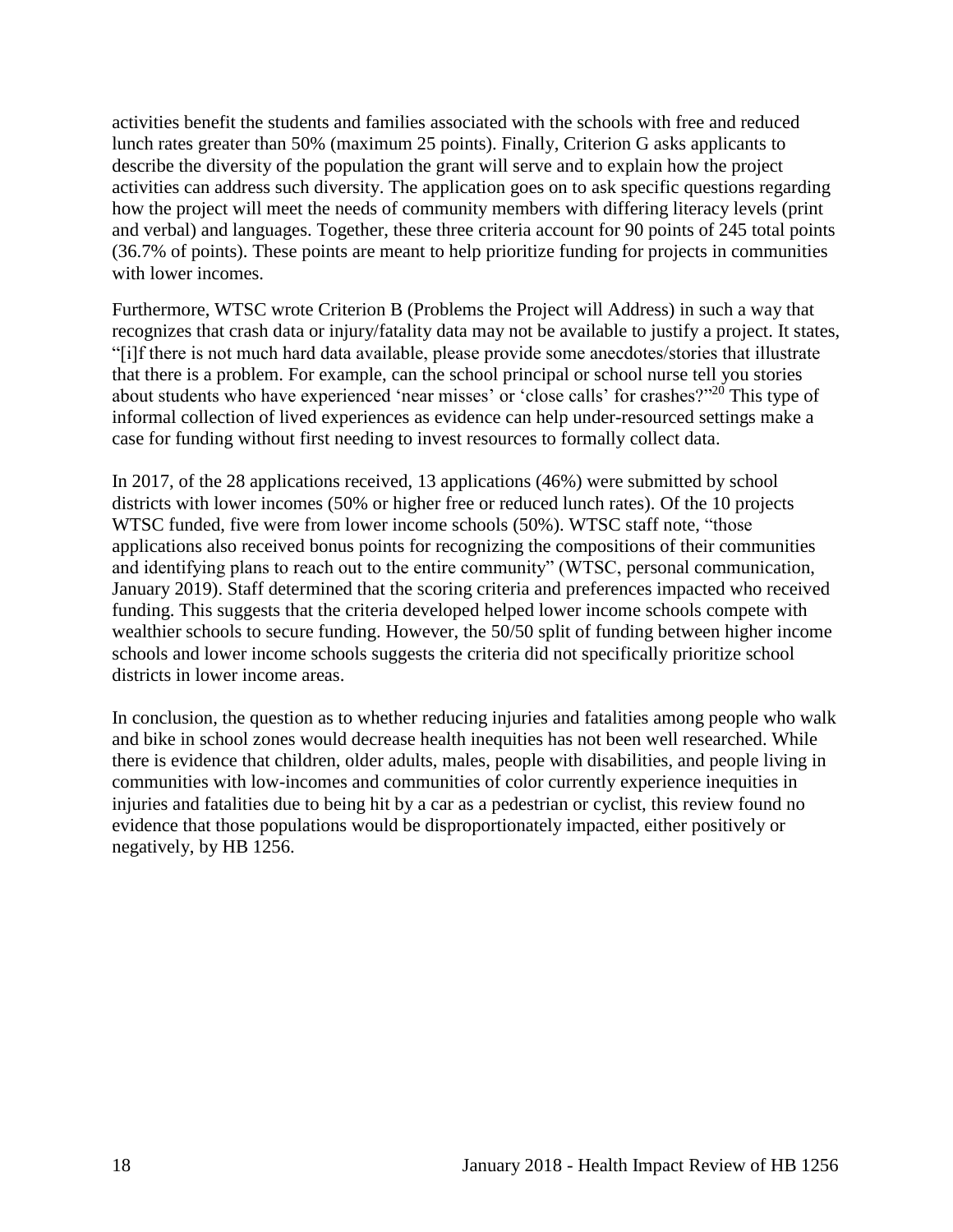# **Annotated References**

# **Uncategorized References**

1. **Final Bill Report SSB 5289. Olympia, Washington: Washington State Senate 2017.** This Senate Bill Report outlines Substitute Senate Bill 5289 as passed by the Washington State Senate and House of Representatives and signed by the Governor.

### 2. **Maximum speed limit when passing school or playground crosswalks—Penalty, disposition of proceeds., RCW 46.61.440 Revised Code of Washington, §5.**

Washington State law RCW 46.61.440(5) establishes the School Zone Safety Account and outlines how funds may be used by the Washington Traffic Safety Commission.

# <span id="page-21-0"></span>3. **School Safety Zone Project Funding. Olympia, Washington: Washington Traffic Safety Commission; 2019.**

This document from the Washington Traffic Safety Commissions outlines the three grant programs financed by the School Zone Safety Account. It details who is eligible to apply for grants and how awarded funds may be used.

## <span id="page-21-1"></span>4. **Jones Barnie, Griffith Andrew, Haas Kevin. Effectiveness of Double Fines as Speed Control Measures in Safety Corridors Final Report.Salem, Oregon: Oregon Department of Transportation Research Group; December 2002 2002. SPR 304-191.**

Sponsored by the Oregon Department of Transportation and the Federal Highway Administration, this research effort examined the use of elevated traffic fines, and specifically doubling of applicable traffic fines under certain conditions. Authors cited evidence that deterrence has three components: severity, certainty, and celerity (swiftness). Evidence from drinking-and-driving laws suggest that increased severity (or stiffer fines) may have little or no influence on behavior if drivers perceive the risk of being stopped and/or cited to be acceptably low. The report also references applicable research on effectiveness of speed counter measures. For example, a 2001 survey of state and toll road authority traffic engineers found that although 28 of 34 agencies used regulatory signs as an enforcement strategy, "only two of the respondents indicated posting regulatory signs was effective in reducing work zone speeds." The most effective speed reduction strategy reported was actual police enforcement in the work zone (17 of 25 respondents). A study in Texas found that "when motorists were issued a citation after the double-fine law was in place, a lower proportion of drivers pled guilty, and more drivers opted to take defensive driver training in order to have their ticket subsequently dismissed." Authors were not able to "determine whether this was due to a potentially higher fine or some other reason unrelated to the double fine law." Researchers used a telephone survey of 651 adult Oregon drivers to assess whether respondents judgements differed from one situation to another. Results were used to infer indirectly whether double fine signing was influencing their judgments. Based on the analysis, authors conclude that if double fine signing is retained, that other countermeasure enhancements should also be considered to achieve more effective speed control, specifically in safety corridors.

# 5. **Elvik R. Association between increase in fixed penalties and road safety outcomes: A meta-analysis.** *Accident; analysis and prevention.* **2016;92:202-210.**

Elvik conducted a meta-analysis to to synthesize the evidence evaluating the association between increases in traffic fine amounts (fixed penalties) and changes in compliance with road traffic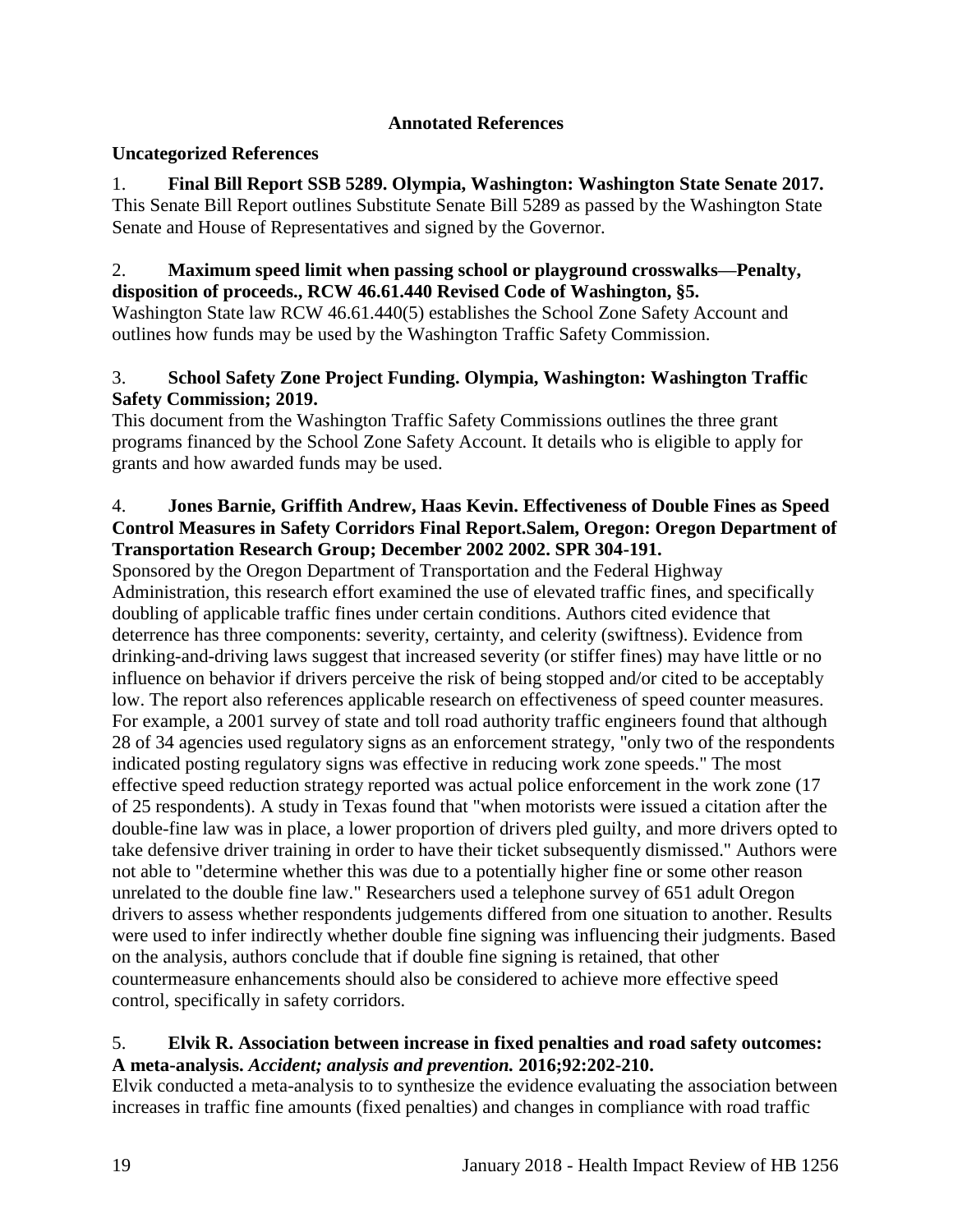law or the number of accidents. Nine studies were included in the meta-analysis of changes in compliance, and four studies were included in the meta-analysis of changes in accidents. Overall, increasing traffic fines was associated with small changes in the rate of violations (i.e., speeding rate and wearing seat belt). The analysis found "a dose-response relationship between the size of the increase in fixed penalties and the size of the reduction in violations." However, the relationship was non-linear, and resulted in a turning point for very large increases in fixed penalties. Specifically, for increases up to about 100%, violations were reduced. However, larger increases yielded no reduction in violations. "A small reduction in fatal accidents was associated with increased fixed penalties, varying between studies from less than 1-12%. The main pattern of changes in violations was similar in the fixed-effects and random-effects models of metaanalysis, meta-regression and when simple (non-weighted) mean values were computed." Elvik concludes the main findings of the meta-analyses are robust, despite most of the primary studies not controlling very well for potentially confounding factors. "Summary estimates of changes in violations or accidents should be treated as provisional and do not necessarily reflect causal relationships."

## 6. **Houston D. J., Richardson L. E., Jr. Getting Americans to buckle up: the efficacy of state seat belt laws.** *Accident; analysis and prevention.* **2005;37(6):1114-1120.**

In this study by Houston and Richardson, the authors aimed to examine the impact of enforcement and statutory fines on seat belt use rates from 1991-2001. The discussion begins with an overview of the current literature regarding the effectiveness of seatbelt laws including findings that indicate primary enforcement statues are more effective at increasing seat belt use than secondary enforcement laws. For this study, the authors use time-series cross-sectional data about observed annual state seat belt use rate from 47 states in the United States (reported by the National Highway Traffic Safety Administration). The average state seat belt use in 2001 was 71.9%, which was an increase from the 54.0% average reported in 1991. The main finding from this data was that states that have a primarily enforced seat belt law have a seat belt use rate that is, on average, 9.1% higher than states with a secondary law. Further, the average fine for a seat belt infraction was \$25 and in states with this level of fine, the seat belt use rate was 3.8% higher than states with no fine. The authors hypothesize that increasing the fine to at least \$50 would result in a further increase in the rate of seat belt use.

## <span id="page-22-0"></span>7. **Jones Barnie, Haas Kevin, Kirk Alan, et al. Self-Reported Effectiveness of Double-Fine Zones as a Speed Control Measure.** *Appl Health Econ Health Policy.* **2004;3(2004):17- 28.**

Jones et al. evaluated the effectiveness of signs alerting drivers to double traffic fines in highway work zones, school zones, and safety corridors. The evaluation was based on a driver survey that investigated the decision to exceed speed limits across a range of driving contexts and risk categories. "The findings indicated that personal assessments of risk change from one hypothetical situation to another, suggesting that people make a more or less calculated decision to violate the speed limit, based on those risks." Additionally, findings suggested that people perceive a higher relative risk associated with traffic fines if the situation is one in which a doubling of traffic fines may apply. Moreover, the results showed that "interview subjects who reported being aware of double-fine zones tended to have somewhat higher assessments of the risk associated with traffic citations, traffic fines and higher insurance rates."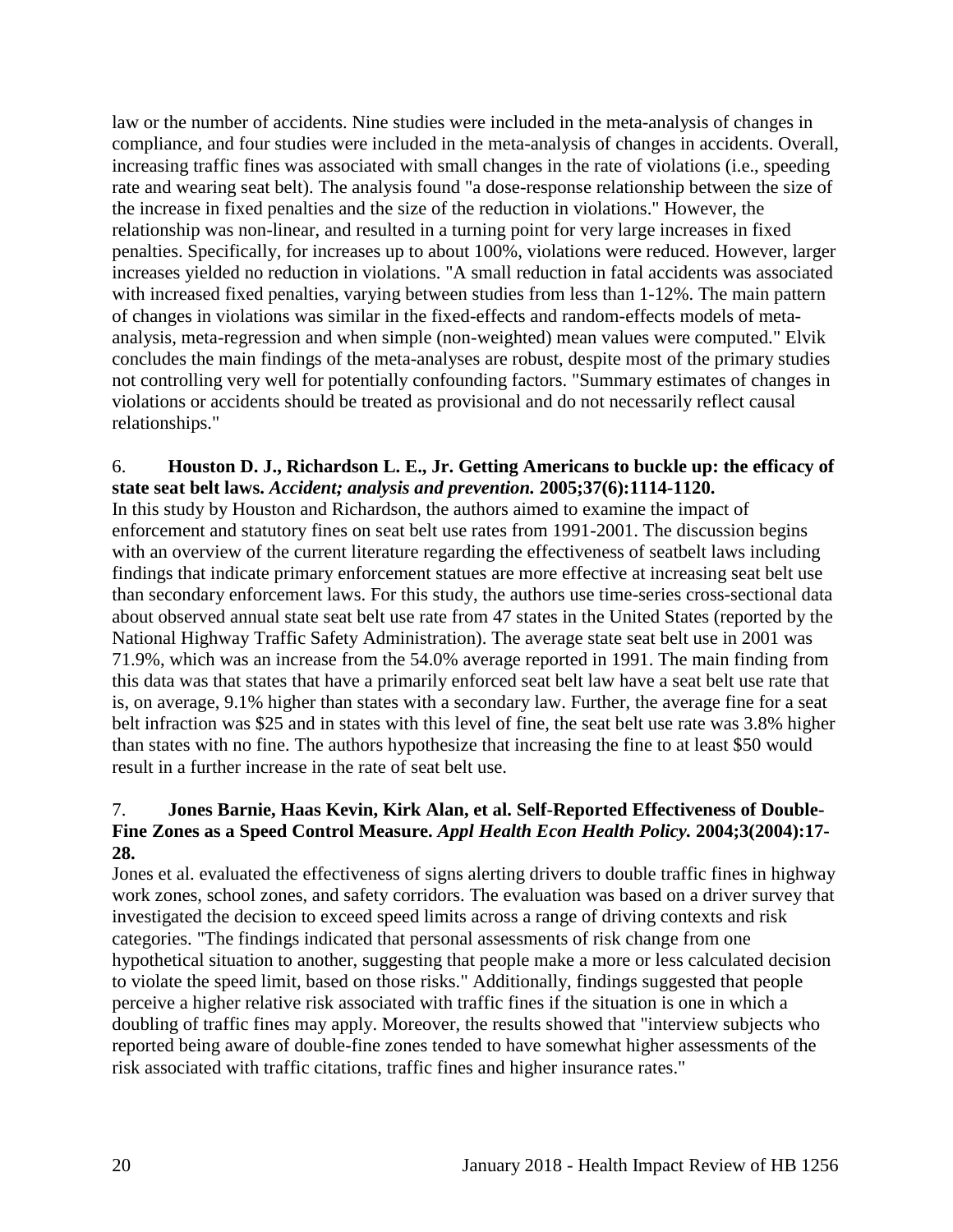### 8. **Caird J. K., Johnston K. A., Willness C. R., et al. A meta-analysis of the effects of texting on driving.** *Accident; analysis and prevention.* **2014;71:311-318.**

Caird, Johnston, Willness et al. conducted a meta-analysis of all peer-reviewed articles that measured the effects of texting while driving. After searching relevant databases, researchers found 1,476 publications with variants of the words "driving" and "text messaging". Through exclusion criteria, 28 publications were coded into the meta-analysis. Most studies used driving simulators (n=25); however, three used closed test tracks. A total sample size of 977 participants were compiled from these publications. In all studies, typing text messages while driving adversely affected nearly all aspects of safe driving performance. These performance indicators include visual attention and eye movements, reaction time, collisions, lane positioning, speed, stimulus detection, and headway. Large effect sizes were measured for eye movements during typing and reading text messages (rc=0.74) and typing alone (rc=0.88). Visual, physical, and cognitive distractions were all recorded when participants texted while driving. Researchers recommend targeted legislation and increased enforcement to reduce this public health threat.

# 9. **2015 Annual Collision Summary. 2015.**

This annual summary of collisions in Washington is put together through a collaboration between the Washington State Department of Transportation, Washington Traffic Safety Commission, Department of Licensing, Office of Financial Management, Administrative Office of the Courts, and the Department of Health. The most relevant data for this review is related to collisions due to inattentive or distracted drivers. In 2015, there were 12,399 collisions that were due to distracted drivers and of these, 895 were from a driver operating some kind of electronic device. Together, these collisions where a personal electronic device was a distraction account for 5 fatal collisions, 13 serious injury collisions, 309 minor injury collisions, 562 property damage collisions, and 6 collisions with an unknown injury. It is important to note that about 56% of the total distracted driving collisions reported above are due to unknown driver distraction and therefore it is unclear if the fatalities and injuries due to personal electronic device use may actually be higher.

# 10. **Understanding the Distracted Brain: Why Driving While Using Hangs-Free Cell Phones is Risky Behavior. National Safety Council;2012.**

The National Safety Council authored a white paper on the topic of hands-free cell phone risk. The authors state that there is an informed consensus among researchers and policy makers that using a handheld phone while driving or that texting while driving can lead to increased fatal and non-fatal crashes. However, a summary of state policies indicate that all states and many employers allow hands-free cell phone use. The authors warns that hands-free cell phone use, while it allows for drivers to keep their eyes on the road, still causes impairment in safe driving performance due to the brain's inability to multitask. Studies indicate that talking on cell phones—either handheld or hands-free—can increase the risk of crashing by four times. Advances in technology, such as those that will block all calls and messages while driving, offer the best method for minimizing the use of cell phones of any kind on the road.

### 11. **Traffic Safety Facts: Research Note.Washington, D.C.: National Highway Traffic Safety Commission's National Center for Statistics and Analysis;2016.**

This research note from the National Highway Traffic Safety Administration (NHTSA) presents an overview of distracted driving statistics from 2014. The authors used data from NHTSA's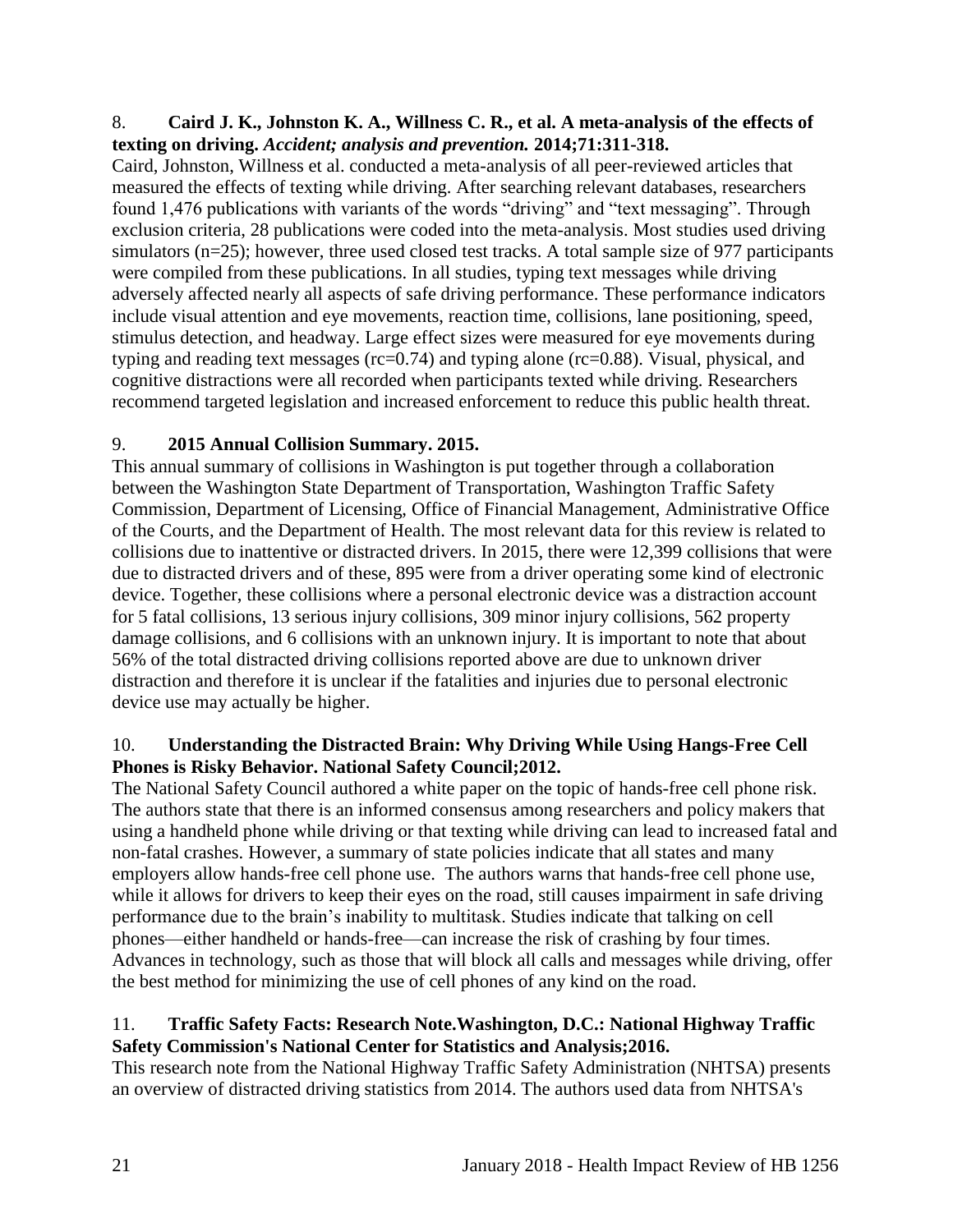Fatality Analysis Reporting System (FARS) and the National Automotive Sampling System general Estimates System. Data from these sources shows that there were 29,989 fatal crashes in the United States in 2014 and of those, 2,955 included some kind of distraction (10%). Further, 18% of injury crashes and 16% of all police-reported motor vehicle traffic crashes were reported as distraction-affected crashes. As a result of these crashes, 3,179 fatalities occurred and it is estimated that another 431,000 people were injured in a crash that involved a distracted driver. 502 people killed in a fatal crash that involved distracted driving were nonoccupants (pedestrians, pedalcyclists, etc.). The largest proportion of drivers who were distracted at the time of a crash, among those where were involved in a fatal crash in 2014, were in the 15-19 year old age category.

## <span id="page-24-0"></span>12. **Klauer S. G., Guo F., Simons-Morton B. G., et al. Distracted driving and risk of road crashes among novice and experienced drivers.** *New England Journal of Medicine.*  **2014;370(1):54-59.**

Klauer, Guo, Simons-Morton et al. collected data from both the 100-Car Naturalistic Driving Study (experienced drivers) and the Naturalistic Teenage Driving Study (novice drivers) to determine the risk of distracted driving on road crashes. Researchers equipped vehicles of 42 novice drivers and 109 experienced drivers with accelerometers, cameras, global positioning systems, and other sensors. Novice drivers (mean age 16.4 years)—those who had had their driver's license for three weeks or less—were measured for an 18-month period. Experienced drivers (mean age 36.2 years) were measured for a 12-month period in the Washington D.C. area. Several secondary tasks while driving were reported in this study, including: handheld cell phone use, hands-free cell phone use, reaching for an object, using the internet or email, adjusting the radio or other internal vehicle system controls, looking at a roadside object, eating with or without utensils, and drinking a beverage. Among novice drivers, all of the above listed secondary tasks except talking on the phone, adjusting internal vehicle control systems, and drinking a beverage were significantly associated with increased risk of crash or near-crash. For experienced drivers, only cell-phone dialing was significantly associated with increased risk of crash or near-crash. The authors recommend that more states pass graduated licensing requirements or other policy initiatives to prevent novice drivers from performing these secondary tasks while driving.

## 13. **Redelmeier Donald A., Tibshirani Robert J. Association between cellular-telephone calls and motor vehicle collisions.** *The New England journal of medicine.* **1997;336(7):453- 458.**

Redelmeier and Tibshirani examined data from a sample of drivers who reported being involved in a motor vehicle collision and owned a cell phone in order to examine whether using a cell phone increases the risk of a motor vehicle collision. Data was collected from individuals who reported to the North York Collision Reporting Centre in Toronto between July 1, 1994 and August 31, 1995 (n=699). These individuals were involved in a collision that resulted in substantial property damage but no personal injury. In addition to police records, subject statements, and a questionnaire, researchers obtained information from telephone records in order to determine if phone calls were made within a hazard interval (defined as within 10 minutes before the time of the collision). The greatest risk was found to be for those individuals who made a phone call near the time of the collision. There was not a statistically significant risk for calls made more than 15 minutes before a collision however there was a relative risk of 4.8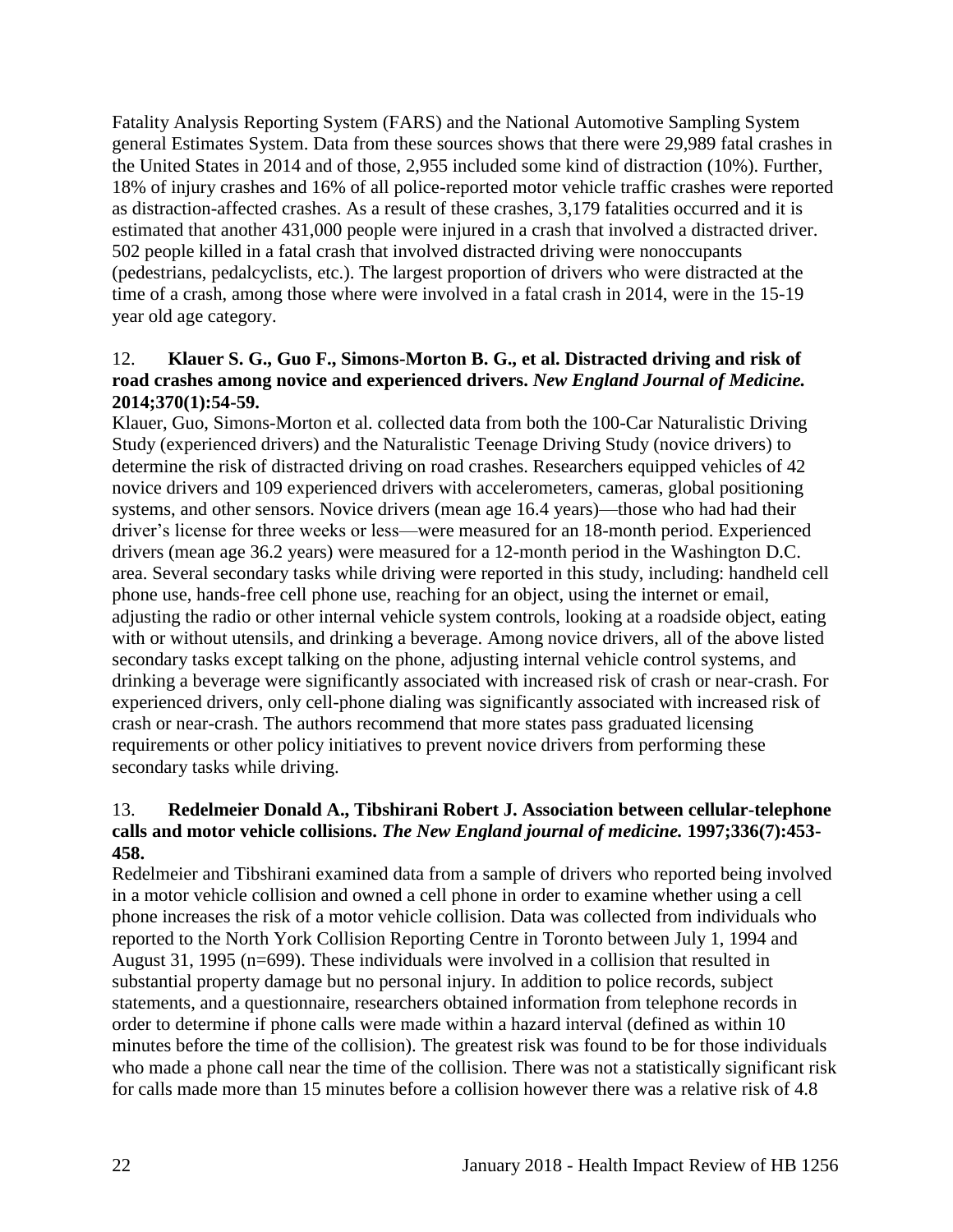for calls made within 5 minutes before the collision. Further, the authors found that there was no protective advantage of using a hands free device.

#### 14. **Stimpson Jim P., Wilson Fernando A., Muelleman Robert L. Fatalities of pedestrians, bicycle riders, and motorists due to distracted driving motor vehicle crashes in the U.S., 2005-2010.** *Public Health Reports.* **2013;128:436-442.**

In this study by Stimpson et al. the authors used data on traffic fatalities from the Fatality Analysis Reporting System (FARS) from 2005 through 2010 to describe trends in pedestrian, bicycle rider, and other victim's deaths that were caused by distracted drivers in the United States. The authors used the National Highway Traffic Safety Commission definition of distracted driving meaning that the police investigation determined that a driver was been using a device or had been engaged in inattentive or careless activities. Results indicate that while fatalities from distracted driving crashes are declining for motorists, the fatality rates from distracted driving crashes are increasing for pedestrians and bicyclists. Pedestrians and bicyclists account for about one out of ten fatalities caused by distracted driving and victims of these crashes are disproportionately male, middle-aged, and non-Hispanic white. Further, the data indicates that drivers who were distracted were 1.6 times as likely as drivers who were not distracted to fatally hit a pedestrian at a marked crosswalk and close to 3 times as likely to hit a pedestrian on a road shoulder.

## <span id="page-25-0"></span>15. **Llerena L. E., Aronow K. V., Macleod J., et al. An evidence-based review: distracted driver.** *The journal of trauma and acute care surgery.* **2015;78(1):147-152.**

Llerena, Aronow, Macleod et al. conducted a systematic review of international data during the years 2000 to 2013 to determine the effects of cell-phone use on driving performance. Variations on the key words "texting" and/or "distracted driving" were used to find citations in the PubMed database. The authors initially found 39 such articles; however, after exclusion criteria, 19 were coded into the systematic review. Three main trends were summarized: 1. Driver distractions significantly contribute to motor vehicle crashes in all age groups, 2. All cell phone use while driving causes significant driver distraction, and 3. Novice and teen drivers are at increased risk of crashes due to distracted driving.

#### <span id="page-25-1"></span>16. **Strayer David L., Cooper Joel M., Turrill Jonna, et al. Measuring Cognitive Distraction in the Automobile.Washington, D.C.: AAA Foundation for Traffic Safety;2013.**

Together with the AAA Foundation for Traffic Safety, researchers from the University of Utah— Cooper, Turrill, Coleman et al.—conducted three experiments to systematically measure cognitive distraction. Each experiment measured eight tasks: 1. No secondary task, 2. Listening to a radio, 3. Listening to a book on tape, 4. Conversation with a passenger, 5. Conversation on hand-held cell phone, 6. Conservation on hands-free cell phone, 7. Interaction with speech-totext email system, and 8. Concurrent performance with an auditory Operation Span (OSPAN) task, which are tasks that use math and memorization. For each experiment, researchers had participants rate the difficultly of each task. Researchers used NeuroScan 4.5 software to measure cognitive distraction by having participants wear a continuous EEG during the experiments. Experiment 1 measured baseline data for the above-listed eight tasks, without driving, for thirty-eight participants. Experiment 2 measured cognitive distraction for thirty-two participants by requiring that they complete the above-listed eight tasks while using a fixed-base high fidelity driving simulator. Experiment 3 measured cognitive distraction for thirty-two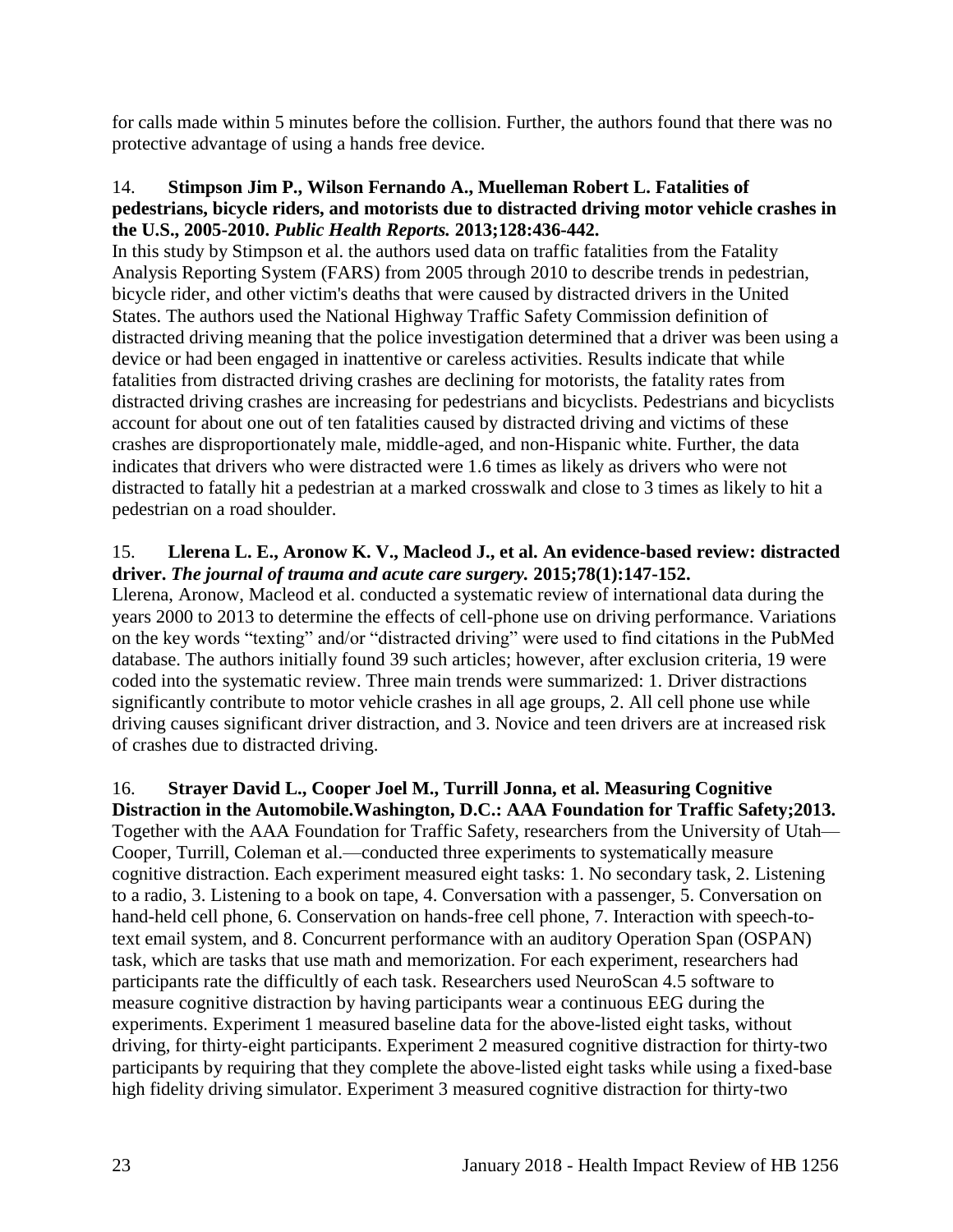participants on the above-listed eight tasks while the participant drove an instrumented car on a defined route. After analysis, researchers determined that the eight tasks gradually increased in workload rating throughout all experiments, with speech-to-text being the most cognitively distracting out of all of the common in-vehicle activities. Through these experiments, researchers were able to establish a systematic instrument for measuring and understanding cognitive distraction in the vehicle.

# <span id="page-26-0"></span>17. **Pedestrian Safety Advisory Council 2018 Annual Report &**

**Recommendations.Olympia, Washington: Washington Traffic Safety Commission;2018.** This Pedestrian Safety Advisory Council (PSAC) report details the factors that have led to pedestrian fatalities and serious injuries on Washington State roadways and provides recommendations to improve safety for people who walk.

# <span id="page-26-4"></span>18. **Cooper Jones Bicyclist Safety Advisory Council 2018 Annual Report.Olympia, Washington: Washington Traffic Safety Commission;2018.**

This Cooper Jones Bicyclist Safety Advisory Council (BSAC) report details the factors that have led to bicyclist fatalities and serious injuries on Washington State roadways and provides recommendations to improve safety for people who ride bicycles.

# <span id="page-26-1"></span>19. **Washington State's School Zone Safety Account: A Report to the Legislature.Olympia, Washington: Washington Traffic Safety Commission; 31 December 2015 2015.**

This Washington Traffic Safety Commission (WTSC) report examined "declining revenue going to the school zone safety account with the goal of identifying factors contributing to the decline" and provides recommendations to "ensure that that the account is receiving all amounts that should be deposited into the account." The report specifically examines changes in traffic enforcement, driver behavior, automated traffic safety camera revenue, and amended charges.

# <span id="page-26-2"></span>20. **School Walk Route Improvement Program Scoring Criteria. Olympia, Washington: Washington Traffic Safety Commission; 2017.**

This document outlines the Washington Traffic Safety Commission's scoring criteria for the School Walk Route Improvement Program grant. Applications are reviewed and scored by a multidisciplinary panel. The highest scoring projects are recommended to the WTSC director for funding. Staff note that the criteria were developed to screen in lower income schools that may not otherwise have access to funds to implement school zone traffic safety projects.

# <span id="page-26-3"></span>21. **Fitzpatrick Kay, Brewer Marcus, Obeng-Boampong Kwaku, et al. Speeds in School Zones.Austin, Texas: Texas Transportation Institute; February 2009 2009.**

This research project was sponsored by the Texas Department of Transportation Research and Technology Implementation Office. Researchers at the Texas Transportation Institute were tasked with reviewing existing practices and developing guidelines regarding the establishment of school zones. "Researchers documented existing knowledge on traffic control devices in school zones using a review of previous research that examined effectiveness of devices, a survey of practitioners on signing and marking, a review of state and city school zone guidelines and warrants, and a telephone survey of law enforcement officers." They also collected field data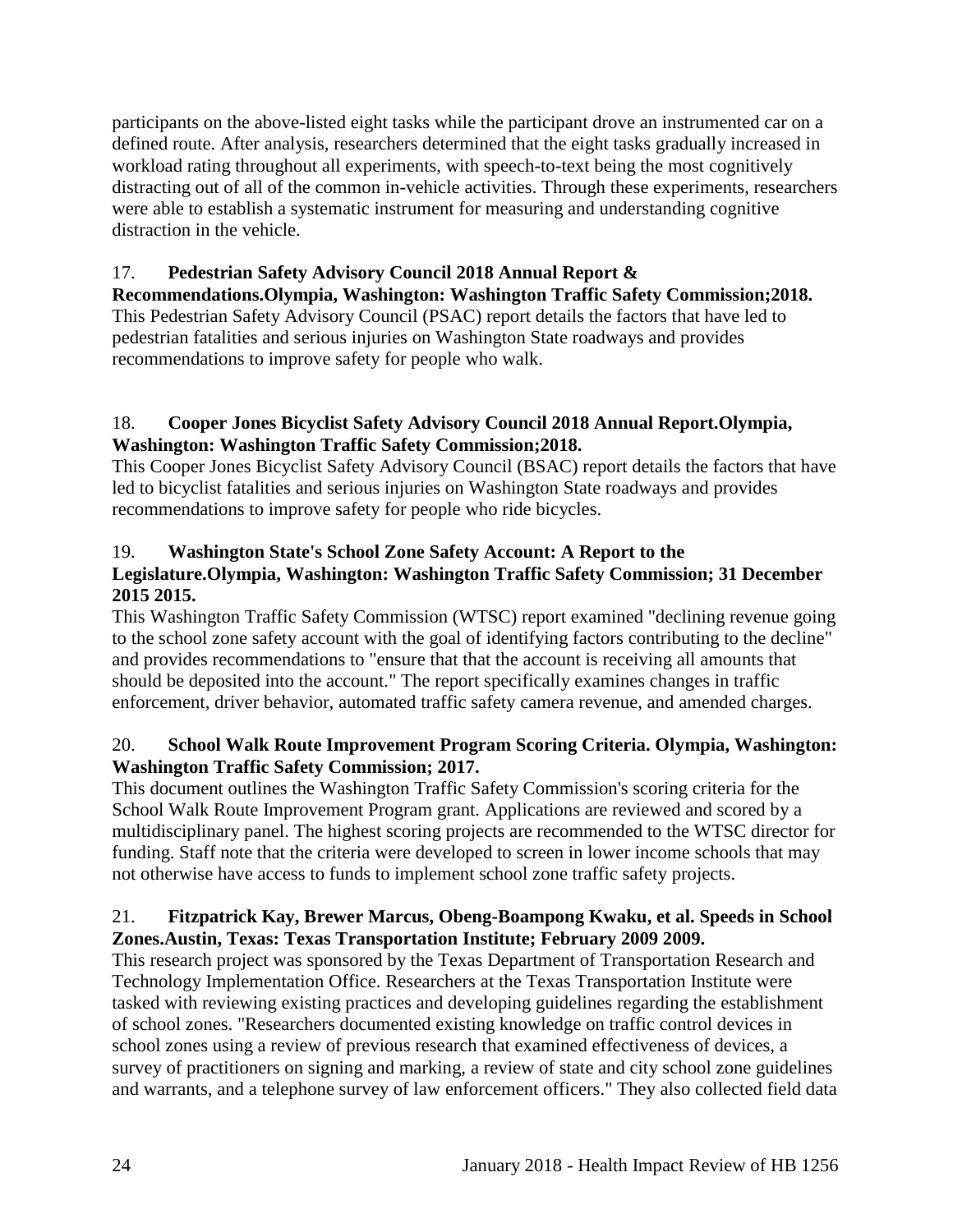at 24 school zones across Texas and "analyzed the data for findings on speed-distance relationships, speed-time relationships, influences of various site characteristics on speeds, and special characteristics of school zones with buffer zones." Findings were used to develop suggested guidelines for traffic control devices, including school speed zones, near schools in Texas.

## <span id="page-27-0"></span>22. **DiMaggio Charles, Brady Joanne, Li Guohua. Association of the Safe Routes to School Program with school-age pedestrian and bicyclist injury risk in Texas.** *Injury Epidemiology.* **2015;2015(15).**

This study analyzed quarterly traffic crash data between January 2008 and June 2013 in Texas to assess the effect of the Safe Routes to School (SRTS) program implemented after 2009 on school-age pedestrian and bicyclist injuries. The analysis includes SRTS programs that implemented various interventions (e.g., capital improvements, education programs). Results show the number of pedestrian and bicyclists injuries decreased 42.5% in children from 5 to 19 years of age and 33% in adults 30 to 64 years of age. The annualized school-age pedestrian fatality rates decreased 37.1% with the implementation of the SRTS. Study limitations included restricting comparisons to locations with SRTS interventions versus those location without interventions rather than restricted to injuries occurring during school travel times. Authors concluded results indicate that the implementation of the SRTS program in Texas may have contributed to declines in school-aged pedestrian and bicyclist injuries.

## 23. **DiMaggio Charles, Li Guohua. Effectiveness of a Safe Routes to School Program Preventing School-Aged Pedestrian Injury.** *Pediatrics.* **2013;131(February 2013).**

This study from Columbia University examined the prevention of school-aged pedestrian injury in New York City. Authors geocoded motor vehicle crash data obtained from the New York City Department of Transportation, Office of Research, Implementation, and Safety. During the study period, the annual rate of pedestrian injury decreased 33% among school-aged children (5-19 years) and 14% in adults. Authors analyzed data from both Safe Routes to School (intervention) census tracts and non-intervention census tracts. Authors report, the rate of injury among schoolaged children remained virtually unchanged in census tracts without SRTS interventions. Limitations of the study include an inability to account for other factors that may have influenced or reduced the number of school aged pedestrian injury. This research was funded by the National Center for Injury Prevention and Control of the Centers for Disease Control and Prevention, the National Institute on Drug Abuse, and the National Institutes of Health (NIH).

### <span id="page-27-1"></span>24. **Wheeler-Martin Katherine, Mooney Stephen J., Lee David C., et al. Pediatric emergency department visits for pedestrian and bicyclist injuries in the US. 2017.**

Wheeler-Martin et al. used a multi-year national sample of emergency department (ED) records (2006-2012) to estimate annual motorized-vehicle related pediatric pedestrian and bicyclist (i.e. pedalcyclist) injury rates by age and region. Authors modeled in-hospital fatality risk controlling for age, gender, injury severity, traumatic brain injury (TBI), and trauma center status. "A total of 467,093 (95% CI 464,110–470,076) of these discharges (0.21%, 95% CI 0.20, 0.21) were for pedestrian or bicyclist injuries related to motor vehicles, of which 72.7% (95% CI 72.6, 73.5) were pedestrians." Results showed that "ED visits for pediatric pedestrian injuries declined 19.3% (95% CI 16.8, 21.8) from 2006 to 2012, with the largest decreases in 5-to-9 year olds and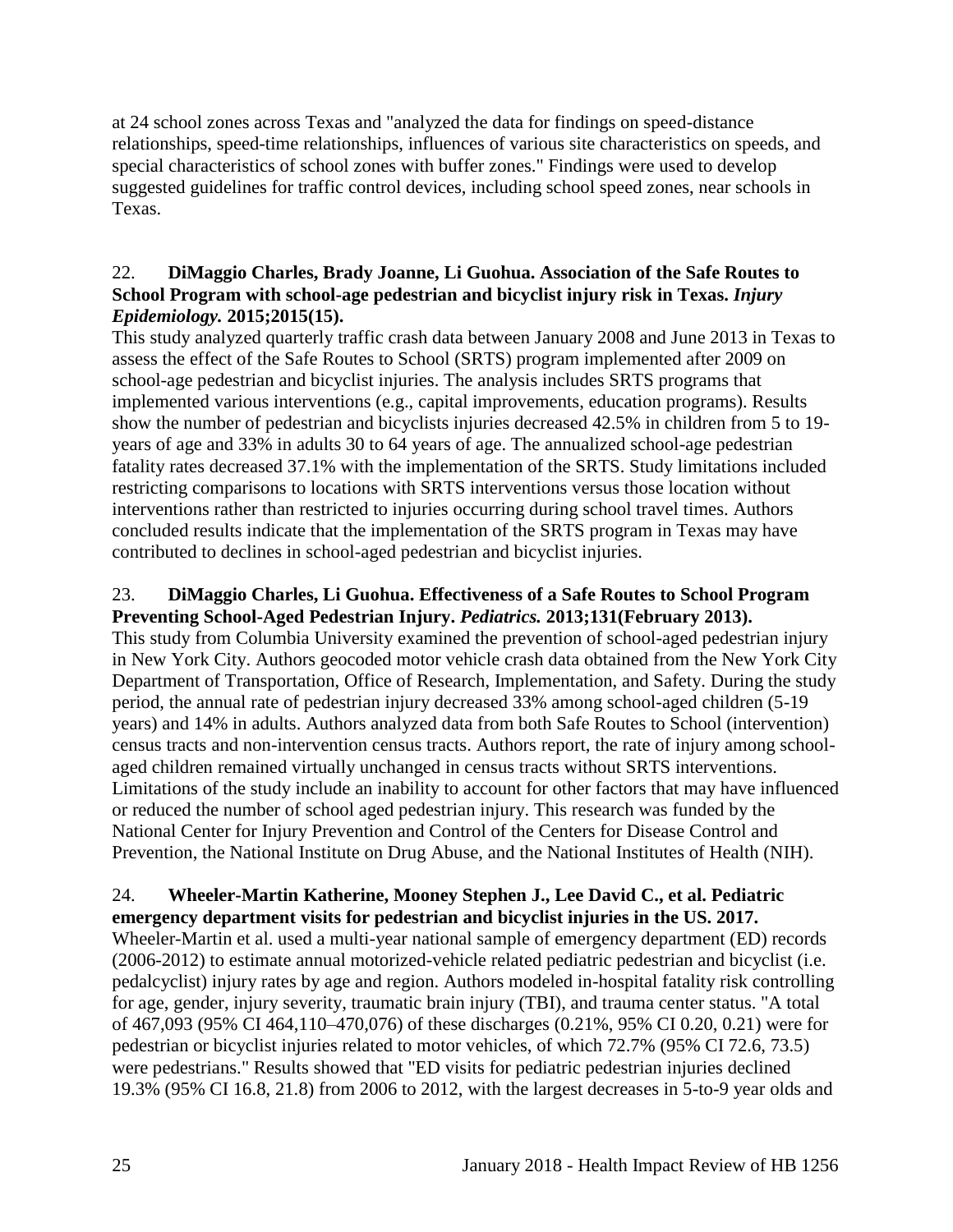10-to-14 year olds." Case fatality rates also declined 14.0%. However, bicyclist injury rates did not significantly change. Overall, "TBI was implicated in 6.7% (95% CI 6.3, 7.1) of all pedestrian and bicyclist injuries and 55.5% (95% CI 27.9, 83.1) of fatalities. Pedestrian ED visits were more likely to be fatal than bicyclist injuries ( $aOR = 2.4$ , 95% CI 2.3, 2.6), with significant additive interaction between pedestrian status and TBI." Authors concluded, "TBI in young pedestrian ED patients was associated with a higher risk of mortality compared to cyclists." Authors also noted, ED data captures a substantially larger number of pediatric pedestrian injuries compared to crash reports and can play a role in those analyses.

## 25. **Nevin P. E., Blanar L., Kirk A. P., et al. "I wasn't texting; I was just reading an email ...": a qualitative study of distracted driving enforcement in Washington State.** *Injury prevention : journal of the International Society for Child and Adolescent Injury Prevention.*  **2016.**

Nevin et al. conducted semistructured focus groups with Washington State active duty law enforcement officers with the goal of understanding the factors that influence distracted driving enforcement. The study was done in 2013 with 26 active duty officers from three counties in Washington that represent both rural and urban locations. Participants filled out anonymous surveys about demographic data and personal driving habits and participated in a focus group that included a set of 28 general and probing questions. Among the participants, 58% reported that they talked either weekly or daily on their cell phone while driving and 27% reported regularly reading text messages while driving. A number of themes emerged from the qualitative interviews regarding challenges to enforcing distracted driving laws. A number of officers discussed resistance to citations during traffic stops, particularly when they were stopped for texting as opposed to talking on a cell phone. There was also a consistent discussion about enforcement for distracted driving being a lower priority compared to other duties. For example, one officer discussed that if he is on a call responding to a burglary and he sees a phone related violation on the way there, it's not enough of a priority to stop and respond to the phone violation so he will just continue on. In response to this theme, there was a general consensus that dedicated traffic enforcement officers is an effective strategy for distracted driving and many noted that this strategy has worked for seat belt and impaired driving enforcement. Other enforcement strategies discussed include the use of patrol on motorcycles and bicycles, unmarked patrol cars, and increased communication with prosecutors in an effort to improve coordination and education for officers. Many officers discussed that distracted driving is underreported on collision reports because it is often not a habit to ask about it when taking a report and many drivers are reluctant to disclose that information. Specifically related to Washington laws, officers reported that the texting and driving law is narrowly defined and challenging to enforce, particularly because other activities people engage in on their phones besides texting is not expressly prohibited so it's difficult to differentiate. These frustrations were also true for the use of a handheld mobile phone given that the law prohibits holding the phone to your ear but not necessarily holding it up to your face on speaker mode, for example.

# <span id="page-28-0"></span>26. **Administration National Highway Traffic and Safety. Traffic safety facts, 2015 data: Children. US Department of Transportation; March 2017 2017.**

This fact sheet contains information on fatal motor vehicle crashes and fatalities in the United States based on data from the Fatality Analysis Reporting System (FARS). Motor vehicle crashes are the leading cause of death for children age 14 years and younger. In 2015, children accounted